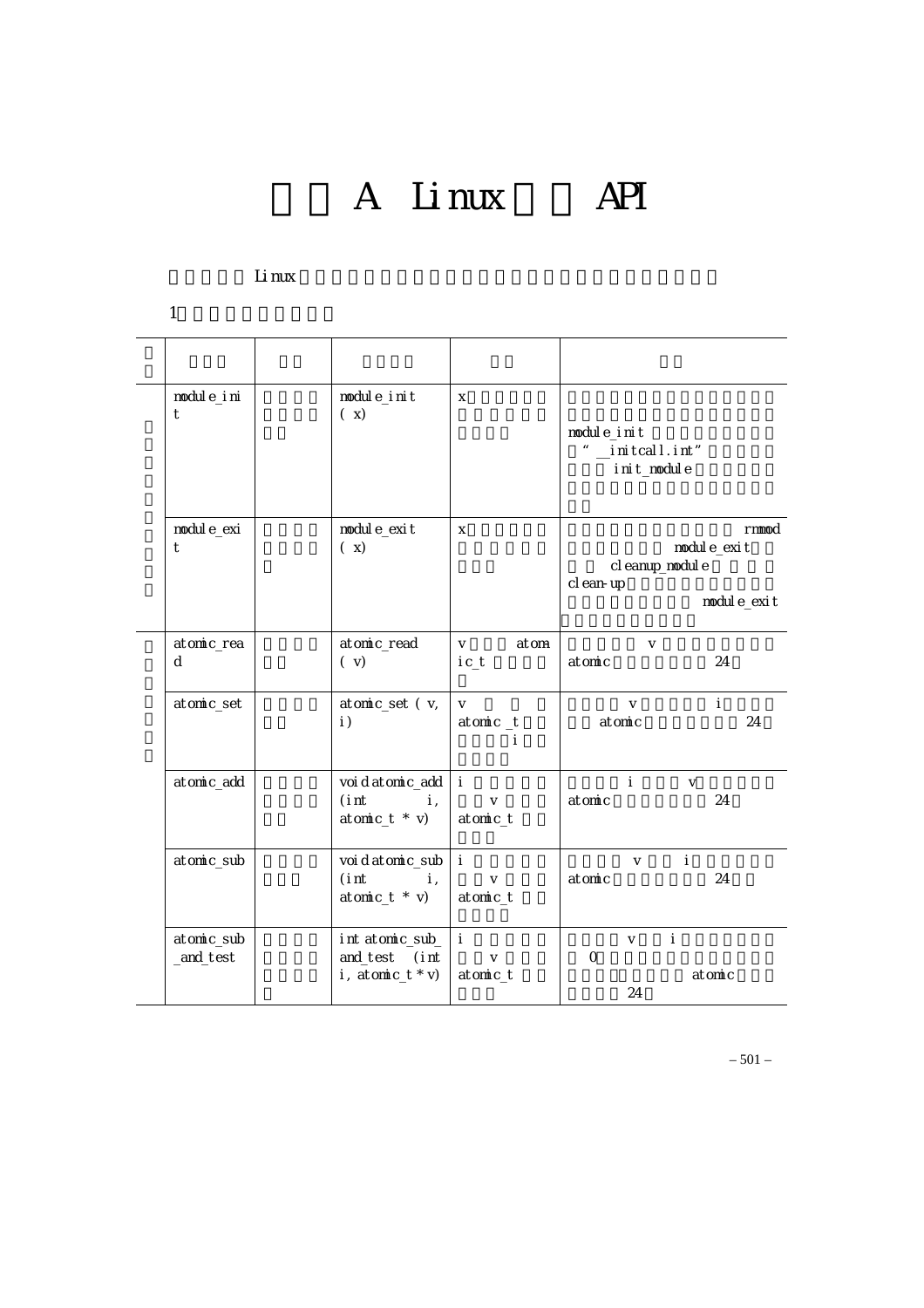|                     |                                      | Linux                                  |                                      |                |
|---------------------|--------------------------------------|----------------------------------------|--------------------------------------|----------------|
| atomic_inc          | voi d atomic_inc<br>$(atom c_t * v)$ | $\mathsf{V}$<br>atomic_t               | $\mathbf{1}$<br>$\vee$<br>atomic     | 24             |
|                     |                                      |                                        |                                      |                |
| atomic_dec          | voi d atomic_dec<br>$(atom c_t * v)$ | $\vee$<br>ato-<br>$m$ <sub>c</sub> $t$ | 1<br>$\vee$<br>24                    | atomic         |
| atomic_dec          | int atomic_dec_                      | $\vee$                                 | $\mathbf{1}$<br>$\vee$               | $\mathsf O$    |
| _and_test           | and_test<br>$(atom c_t * v)$         | $m$ $c_t$<br>ato-                      | atomic                               | 24             |
| atomic_inc          | int atomic_inc                       | $\vee$                                 | $\overline{\phantom{0}}$ 1<br>$\vee$ | $\mathbf{O}$   |
| _and_test           | _and_test<br>$(atom c_t * v)$        | ato-<br>$m$ $c_t$                      | atomic                               | 24             |
| atomic_add          | int atomic_add_                      | ÷                                      | ÷<br>$\vee$                          |                |
| _negative           | negative (int<br>i, atomic $_t * v$  | $\mathsf{V}$<br>atomic_t               | atomic<br>24                         | $\overline{O}$ |
| et_unal i gn<br>ed  | get_unal i gned<br>$(\rho tr)$       | ptr                                    |                                      |                |
|                     |                                      |                                        | u16<br>u16                           |                |
|                     |                                      |                                        |                                      |                |
| put_unal i g<br>ned | put_unal i gned<br>(val, ptr)        | val<br>ptr                             |                                      |                |
|                     |                                      |                                        | u16<br>u16                           |                |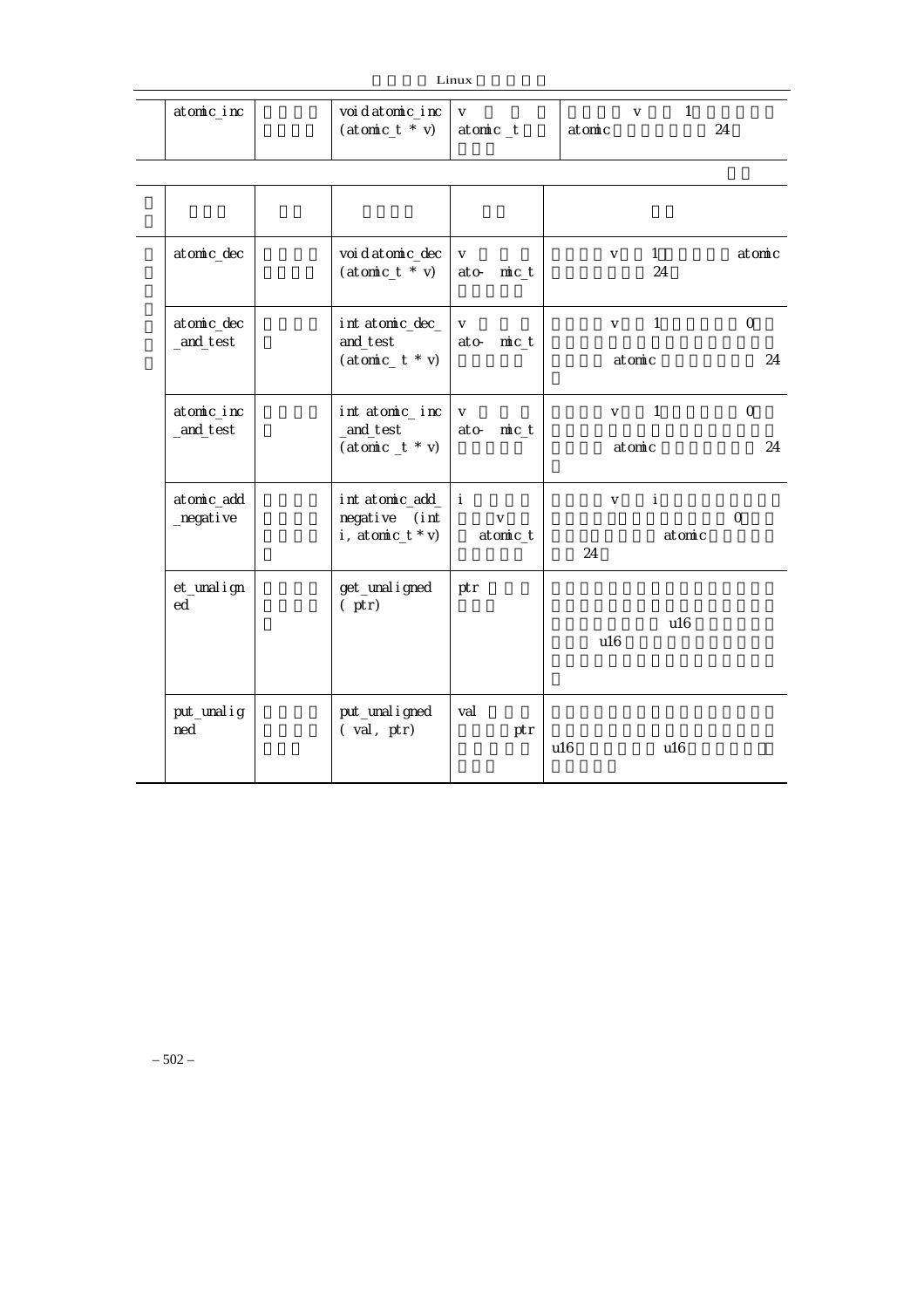| schedul e_t<br>i neout | si gned<br>sche-<br>dul e_ti neout<br>(si gned I ong<br>ti neout) | I ong | ti neout<br>jiffies | TASK_UN NTERRUPTI BLE<br>O<br>TASK_I NTERRUPTI BLE |
|------------------------|-------------------------------------------------------------------|-------|---------------------|----------------------------------------------------|
|                        |                                                                   |       |                     | TASK_RUNN NG                                       |

 $2\overline{a}$ 

| list_add      | void list_add (struct<br>list_head * new struct<br>list_head * head)                | new         | head      |  |
|---------------|-------------------------------------------------------------------------------------|-------------|-----------|--|
| list_add_tail | voi d<br>list_add_tail<br>(str- uct list_head *<br>new struct list_head *<br>head); | new         | head      |  |
| list_del      | void list_del (struct<br>list_head * entry);                                        | entry       |           |  |
| list_del_init | voi d<br>list_del_init<br>(struct<br>list_head<br>entry)                            | entry       |           |  |
| list_empty    | int list_empty (struct<br>list_head * head)                                         | head        |           |  |
| list_splice   | voi d<br>list_splice<br>list_head<br>(struct<br>list, struct list_head *<br>head)   | l i st      | head      |  |
| list_entry    | list_entry (ptr, type,<br>member)                                                   | ptr<br>type | list_head |  |

– 503 –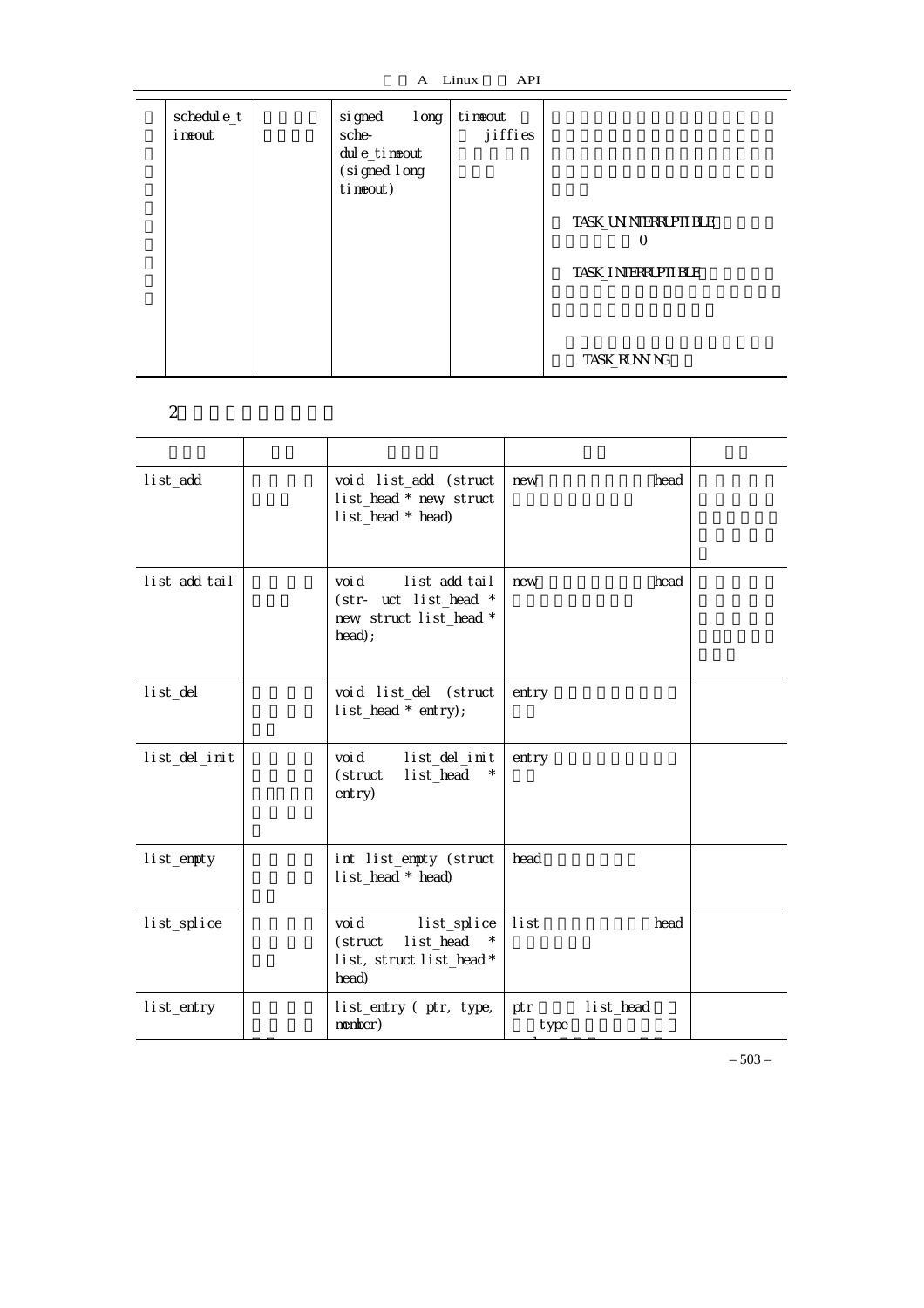| Linux |
|-------|
|-------|

|               |                              | member | type<br>list_head |  |
|---------------|------------------------------|--------|-------------------|--|
| list_for_each | list_for_each (pos,<br>head) | pos    | list_head<br>head |  |

 $3 \t C$ 

### $\sim$  C and  $\sim$  Linux  $\sim$

| simple_strto                 | long simple_strtol<br>(con-st char $*$ cp,<br>$\star\,\star$<br>endp,<br>char<br>unsigned int base)               | cp<br>endp<br>base            |  |
|------------------------------|-------------------------------------------------------------------------------------------------------------------|-------------------------------|--|
| simple_strto<br>$\mathsf{I}$ | I ong<br>I ong<br>simple_strtoll<br>(const char *<br>cp,<br>$\star\,\star$<br>endp,<br>char<br>unsigned int base) | $\mathsf{cp}$<br>endp<br>base |  |

| simple_strto<br>ul   | l ong<br>I ong<br>simple_strtoul<br>(const char * cp,<br>$\star \star$<br>endp,<br>char<br>unsigned int base) | cp<br>endp                    | base |  |
|----------------------|---------------------------------------------------------------------------------------------------------------|-------------------------------|------|--|
| simple_strto<br>ul I | long long simple_<br>strt- oull (const<br>char $*$ cp, char $**$<br>endp, unsigned int<br>base)               | cp<br>endp                    | base |  |
| vsnprintf            | int vsnprintf (char *<br>$buf, size_t$ size_t size,<br>const char $*$ fmt,<br>va_list args)                   | buf<br>, si ze<br>fmt<br>args |      |  |

– 504 –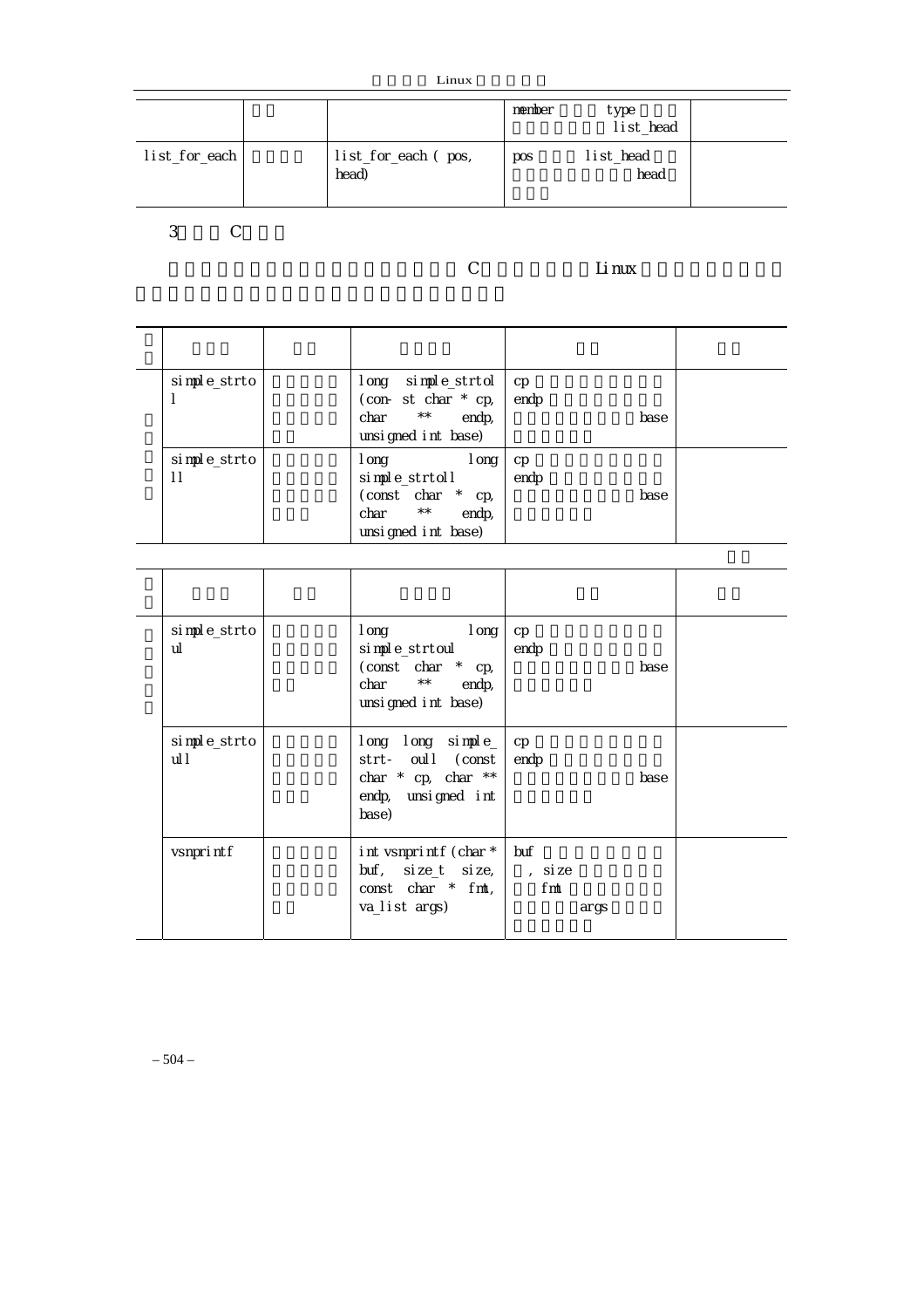| Linux | <b>API</b> |
|-------|------------|
|       |            |

| snprintf |            | int snprintf (char $*$ buf<br>$buf, size_t$ size $_i$<br>$\star$<br>const char<br>$fnt, \ldots \ldots)$ | , si ze<br>fm<br>$@$ .<br>$\cdots$         |                                              |
|----------|------------|---------------------------------------------------------------------------------------------------------|--------------------------------------------|----------------------------------------------|
| vsprintf |            | int vsprintf (char *<br>buf, const char *<br>fmt, va_list args)                                         | buf<br>, si ze<br>fmt<br>args              |                                              |
| sprintf  |            | int sprintf (char *<br>buf, const char *<br>$fnt, \ldots \ldots)$                                       | buf<br>, si ze<br>fmt<br>$@$ .<br>$\cdots$ |                                              |
| strcpy   | <b>NJL</b> | char * strcpy (char *<br>dest, const char *<br>src)                                                     | dest<br>$,$ Src                            |                                              |
| strncpy  | <b>NJL</b> | char * strncpy (char<br>* dest, const char *<br>src, size_t count)                                      | dest<br>$,$ Src<br>count                   | strncpy<br><b>NJL</b><br>count<br><b>NJL</b> |

| strcat  | <b>NUL</b> | char * strcat (char *<br>dest, const char *<br>src)                    | dest<br>$,$ Src          |                     |
|---------|------------|------------------------------------------------------------------------|--------------------------|---------------------|
| strncat | NJL.       | char * strncat (char<br>$*$ dest, const char $*$<br>src, size_t count) | dest<br>$,$ Src<br>count | strncpy,<br>strncat |
| strchr  |            | char * strchr (const<br>char $*$ s, int c)                             | <sub>S</sub><br>C        |                     |

 $-505-$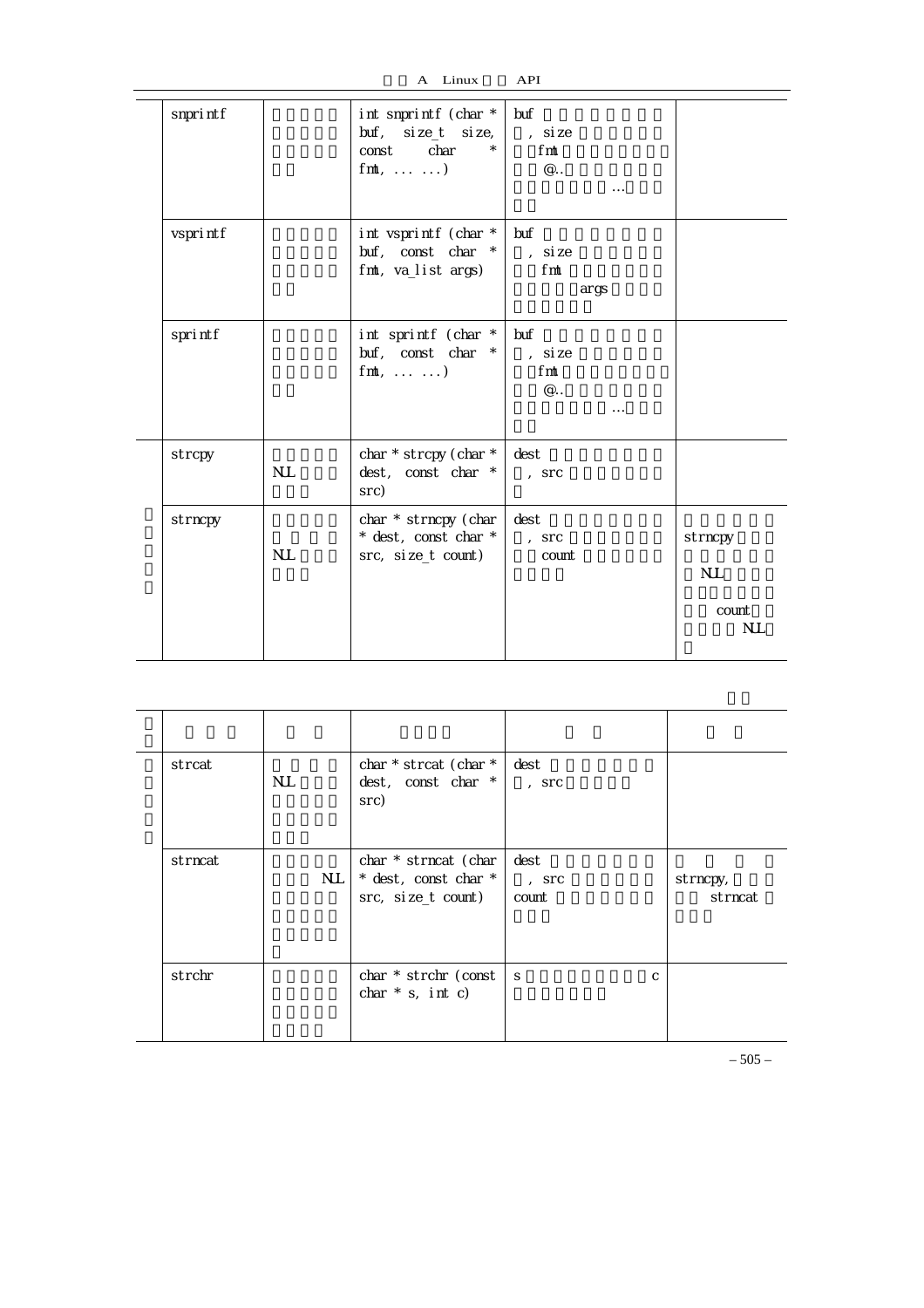|         | LIIUX                                                           |                                      |                                                                    |
|---------|-----------------------------------------------------------------|--------------------------------------|--------------------------------------------------------------------|
| strrchr | char * strrchr (const<br>char $*$ s, int c)                     | S<br>C                               |                                                                    |
| strlen  | size_t strlen (const<br>char $*$ s)                             | S                                    |                                                                    |
| strnlen | size_t strnlen<br>(const char $*$ s,<br>size_t count)           | S                                    |                                                                    |
| strpbrk | char * strpbrk (const<br>char * cs, const char<br>$*$ ct)       | <b>CS</b><br>ct                      |                                                                    |
| strtok  | char * strtok (char *<br>s, const char $*$ ct)                  | ct<br>S                              | strsep                                                             |
| nenset  | voi d * nenset (voi d *<br>s, int c, size_t<br>count)           | <sub>S</sub><br>$\mathsf C$<br>count | 1/0<br>nem<br>set<br>nenset_io                                     |
| bcopy   | char $*$ bcopy (const<br>char * src, char *<br>dest, int count) | dest<br><b>Src</b><br>count          | $me-$<br>mcpy<br><b>BSD</b><br>1/0<br>nencpy_toio<br>nencpy_fromio |

| nencpy  | voi d * nencpy (voi d<br>* dest, const void src<br>$\star$ .<br>$src,$ $size_t$<br>count) | dest<br>count               | 1/0<br>memcpy_toio<br>ne-<br>mcpy_fromio |
|---------|-------------------------------------------------------------------------------------------|-----------------------------|------------------------------------------|
| nenmove | void * memmove<br>(voi d $*$ dest, const<br>void * src, size_t<br>count)                  | dest<br><b>Src</b><br>count | nencpy<br>nenmove                        |
| memomp  | int memomp (const<br>void * cs, const<br>voi d<br>* ct, si ze_t count)                    | ct<br><b>CS</b><br>count    |                                          |

– 506 –

 $Linux$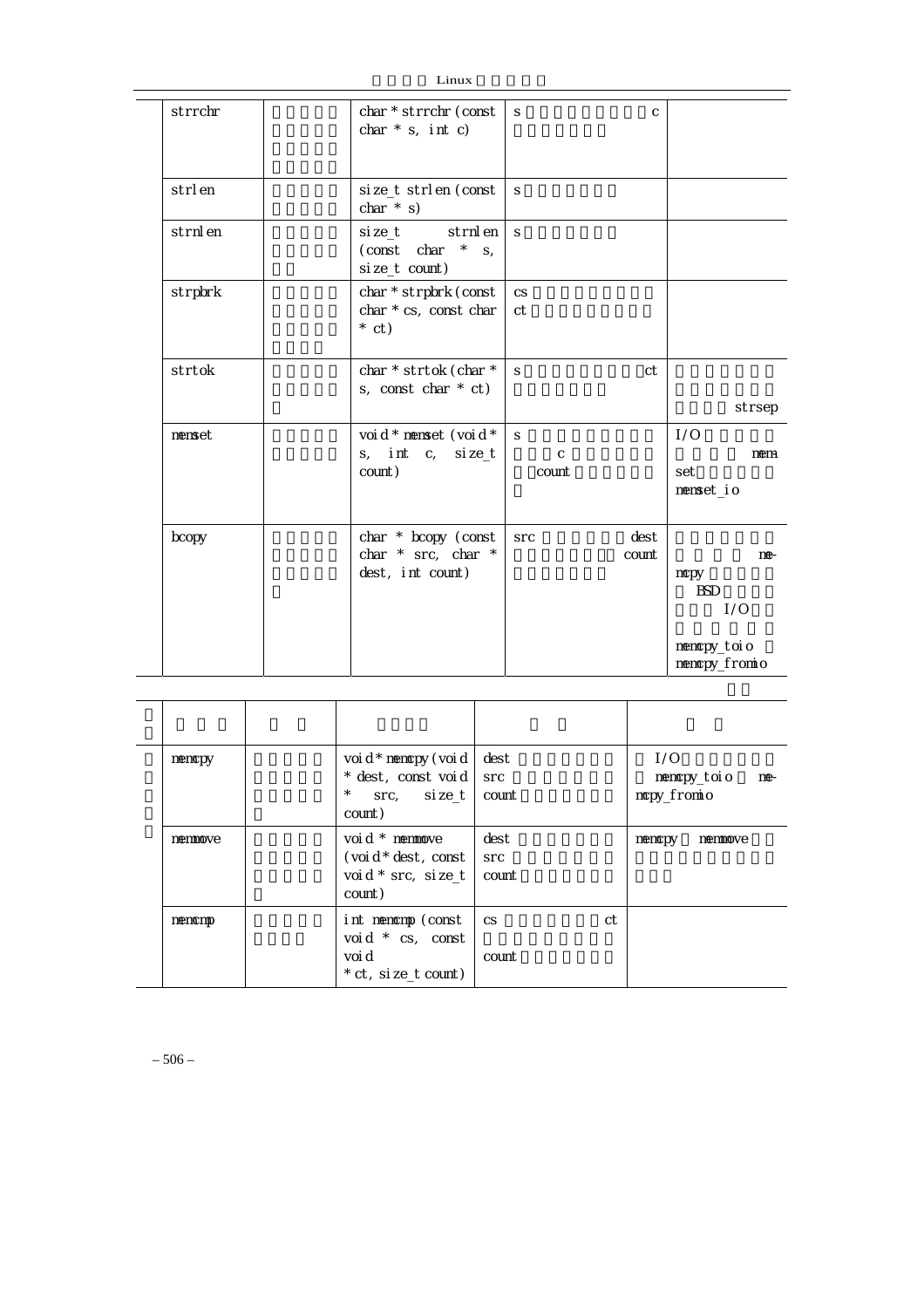A Linux API

| nenscan          |            | voi d * memscan<br>(void * addr, int<br>$C_{1}$<br>size_t size) | addr         | $\mathsf{C}$<br>si ze | $\mathsf{C}$<br>$\mathsf C$                            |
|------------------|------------|-----------------------------------------------------------------|--------------|-----------------------|--------------------------------------------------------|
| strstr           | <b>NJL</b> | char * strstr<br>(const char $*$ s1,<br>const char $*$ s2)      | s1           | s2                    |                                                        |
| nenchr           |            | voi d *<br>nenchr<br>(const void $*$ s,<br>int c, size_t n)     | <sub>S</sub> | n                     | $\mathbf{1}$<br>$\mathsf{C}$<br>$\mathsf{C}$           |
| set_bit          |            | void set_bit (int<br>nr, volatilevoid*<br>addr)                 | nr           | addr                  | __set_bi t<br>nr                                       |
| __set_bi t       |            | void______set_bit<br>(int nr, volatile<br>voi d * addr)         | nr           | addr                  |                                                        |
| cl ear_bi t      |            | void clear_bit<br>(int nr, volatile<br>voi d * addr)            | nr           | addr                  | smp_mb_before_<br>clear_bit smp_mb_<br>after_clear_bit |
| _change_<br>bi t |            | voi d_change_bi t<br>(int nr, volatile<br>voi d * addr)         | nr           | addr                  | change_bi t                                            |
| change_bi<br>t   |            | voi d change_bi t<br>(int nr, volatile<br>voi d * addr)         | nr           | addr                  |                                                        |

| test_and_<br>set_bit | i nt<br>test_and_set_bi t<br>(int nr, volatile<br>voi d * addr) | nr<br>addr |  |
|----------------------|-----------------------------------------------------------------|------------|--|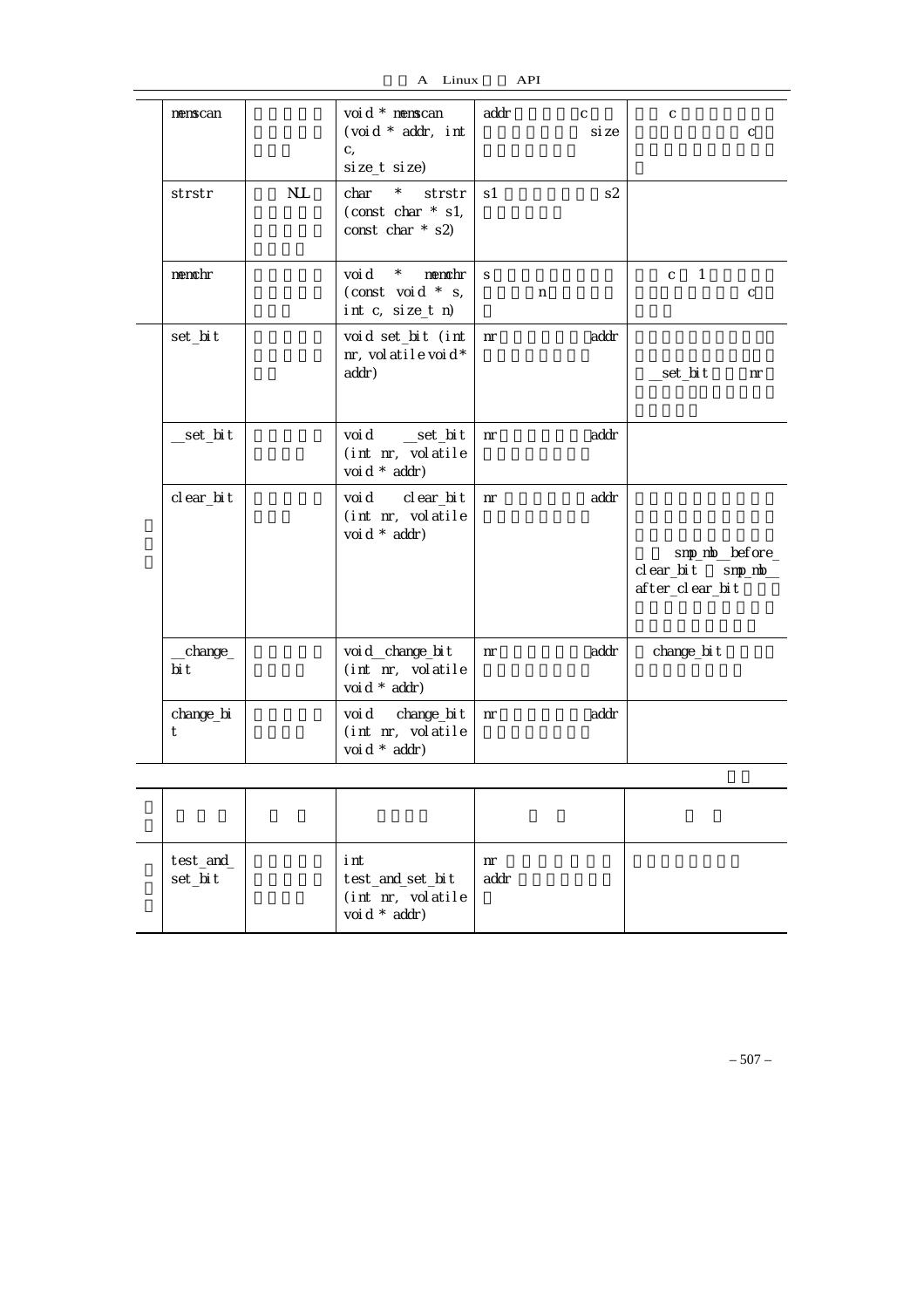| _test_an<br>d_set_bit         |              | int_test_and_set<br>bit (int nr,<br>$\overline{a}$<br>volatile void *<br>addr)             | nr<br>addr              |                |
|-------------------------------|--------------|--------------------------------------------------------------------------------------------|-------------------------|----------------|
| test_and_<br>cl ear_bi t      |              | i nt<br>test_and_clear_bi<br>t (int nr, volatile<br>voi d * addr);                         | nr<br>addr              |                |
| _test_an<br>d_cl ear_b<br>i t |              | i nt<br>_test_and_clear_<br>bi t<br>(i nt<br>$nr_{1}$<br>volatile void *<br>$addr)$ ;      | nr<br>addr              |                |
| test_and_<br>change_bi<br>t   |              | i nt<br>test_and_change_<br>bi t<br>i nt)<br>$nr_{1}$<br>$\star$<br>volatile void<br>addr) | nr<br>addr              |                |
| test_bit                      |              | int test_bit (int<br>nr, const volatile<br>voi d * addr)                                   | nr<br>addr              |                |
| find_firs<br>t_zero_bi<br>t   | $\mathsf{O}$ | i nt<br>find_first_zero_<br>bit (void * addr,<br>unsi gned si ze)                          | addr<br>si ze           | $\overline{O}$ |
| find_next<br>_zero_bit        | $\mathbf 0$  | i nt<br>find_next_zero_<br>bit (void $*$ addr,<br>si ze,<br>i nt<br>i nt<br>offset)        | addr<br>si ze<br>offset |                |
| ffz                           | $\mbox{O}$   | unsigned long ffz<br>(un- signed long<br>$word$ ;                                          | vor d                   |                |
| ffs                           |              | int ffs (int x)                                                                            | X                       | Li bc          |
| hvei ght 32                   | N            | hvei ght $32(x)$                                                                           | X                       |                |

– 508 –

Ц.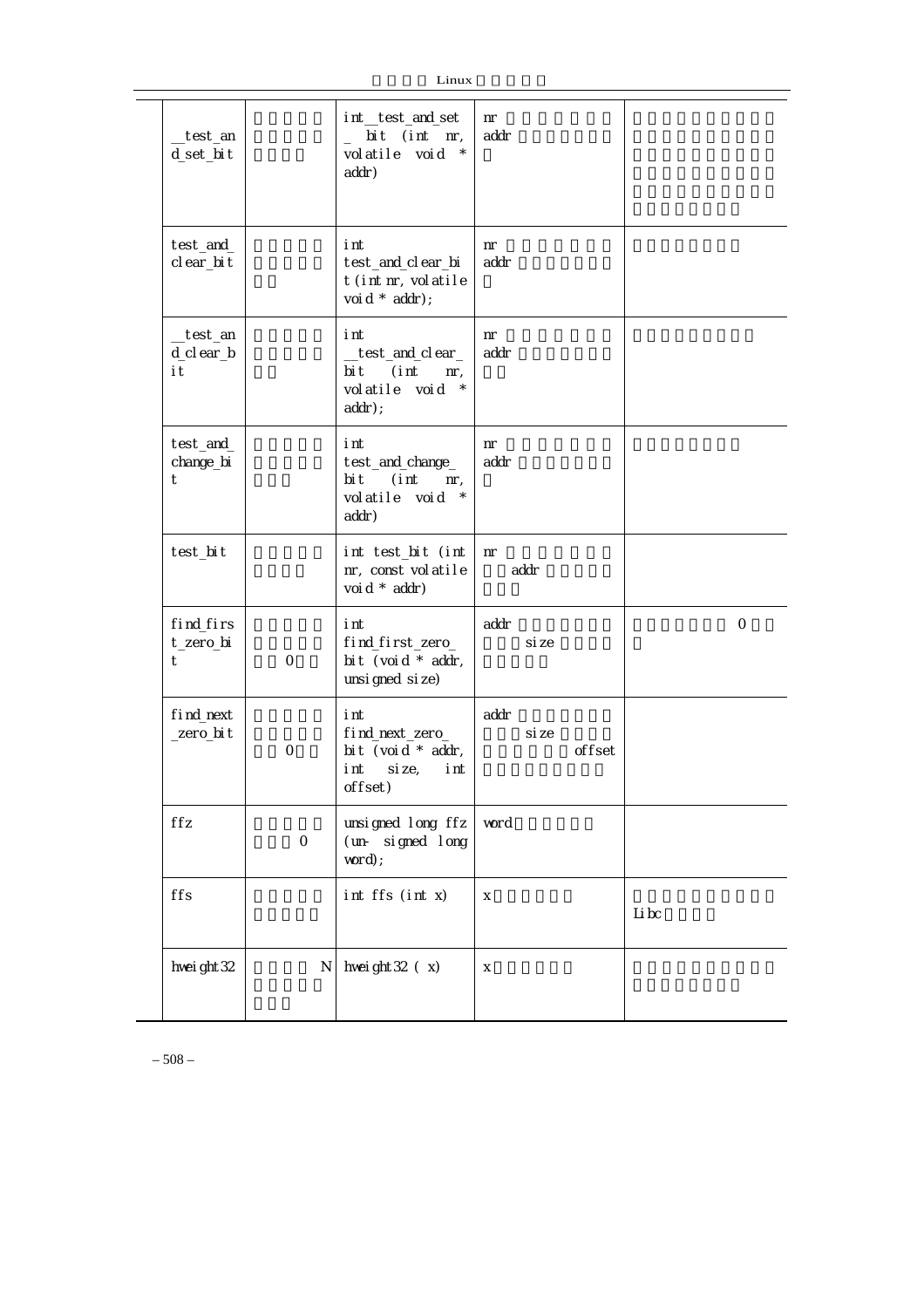| $\star$<br>knem_cache_t<br>knem_cache_create<br>(const char<br>nane, si ze_t si ze,<br>size_t offset,<br>unsigned long<br>fl ags,<br>voi d<br>$(*ctor)$ (voi d*,<br>knem_cache _t *,<br>unsigned long),<br>$(*dtor)$<br>voi d<br>(voi d <sup>*</sup> ,<br>knem_cache_t *,<br>unsi gned I ong) ); | Name<br>$/$ proc $/$<br>sl abi nfo<br>si ze<br>offset<br>fl ags<br>sl ab<br>ctor<br>dtor | ctor<br>dtor                                                               |
|--------------------------------------------------------------------------------------------------------------------------------------------------------------------------------------------------------------------------------------------------------------------------------------------------|------------------------------------------------------------------------------------------|----------------------------------------------------------------------------|
| knem_cache_<br>i nt<br>shri nk<br>(knem_cache _t *<br>cachep)                                                                                                                                                                                                                                    | Cachep                                                                                   | sl ab<br>sl ab<br>0                                                        |
| i nt<br>knem_cache_<br>destroy<br>(knem_cac- he_t *<br>cachep);                                                                                                                                                                                                                                  | cachep                                                                                   | sl ab<br>knem<br>cache_t<br>0<br>knem_cache_destroy                        |
| voi d * knem_cache_<br>al I oc<br>(knem_cache_t *<br>cachep,<br>i nt<br>fl ags);                                                                                                                                                                                                                 | cachep<br>fl ags<br>kmalloc()                                                            | fl ags                                                                     |
| void * kmalloc<br>(size_t size, int<br>fl ags)                                                                                                                                                                                                                                                   | si ze<br>fl ags                                                                          | kmalloc<br>fl ags<br>GFP_USER -<br>GFP_KERNEL -<br>GFP_ATOMIC -<br>GFP_DNA |
|                                                                                                                                                                                                                                                                                                  |                                                                                          |                                                                            |

4 Linux slab

– 509 –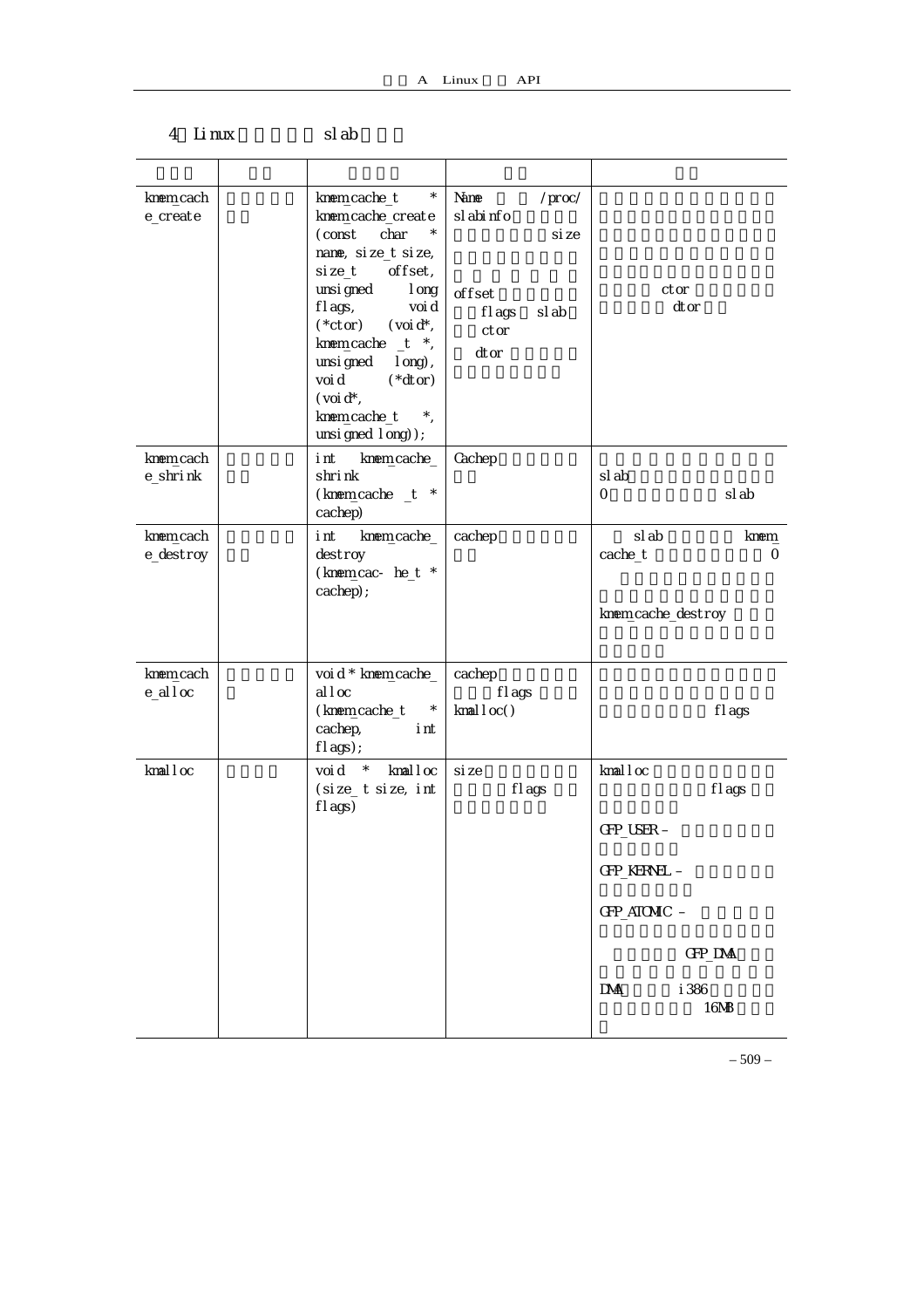| Linux |
|-------|
|-------|

|                                | Linux |                                    |                                       |                    |        |          |  |
|--------------------------------|-------|------------------------------------|---------------------------------------|--------------------|--------|----------|--|
| knem <sub>cach</sub><br>e_free |       | voi d<br>free<br>cachep,<br>obj p) | knem_cache_<br>(knem_cache_t<br>voi d | $\star$<br>$\star$ | cachep | obj p    |  |
| kfree                          |       |                                    | void kfree (const<br>voi d $*$ obj p) |                    | obj p  | kmal loc |  |

## 5 Linux VFS

| d_i nval i da<br>te            | int d_invalidate<br>(str- uct dentry<br>$*$ dentry)                                         | dentry                 |                  | - EBUSY<br>$\mathsf{O}\xspace$ |
|--------------------------------|---------------------------------------------------------------------------------------------|------------------------|------------------|--------------------------------|
| d_find_ali<br>as               | struct dentry *<br>d_find_alias<br>(struct inode *                                          | i node                 | i node<br>i node |                                |
| pr une_dcac<br>he              | voi d<br>pr une_dcache<br>(int count)                                                       | count                  |                  |                                |
| shrink_dca<br>che_sb           | voi d<br>shrink_dcache<br>(struct<br>sb<br>super_ bl ock *<br>sb)                           | sb                     |                  |                                |
| have_subno<br>unt <sub>S</sub> | int have_subnou-<br>(struct<br>nts<br>dentry $*$ parent)                                    | parent                 | parent           |                                |
| shrink_dca<br>che_parent       | voi d<br>shri nk_dcache<br>_parent (struct<br>dentry * parent)                              | parent                 |                  |                                |
| $d$ alloc                      | struct dentry *<br>d_ alloc (struct<br>dentry $*$ parent,<br>const struct qstr<br>$*$ name) | parent<br>name<br>qstr |                  | <b>NULL</b>                    |

 $-510-$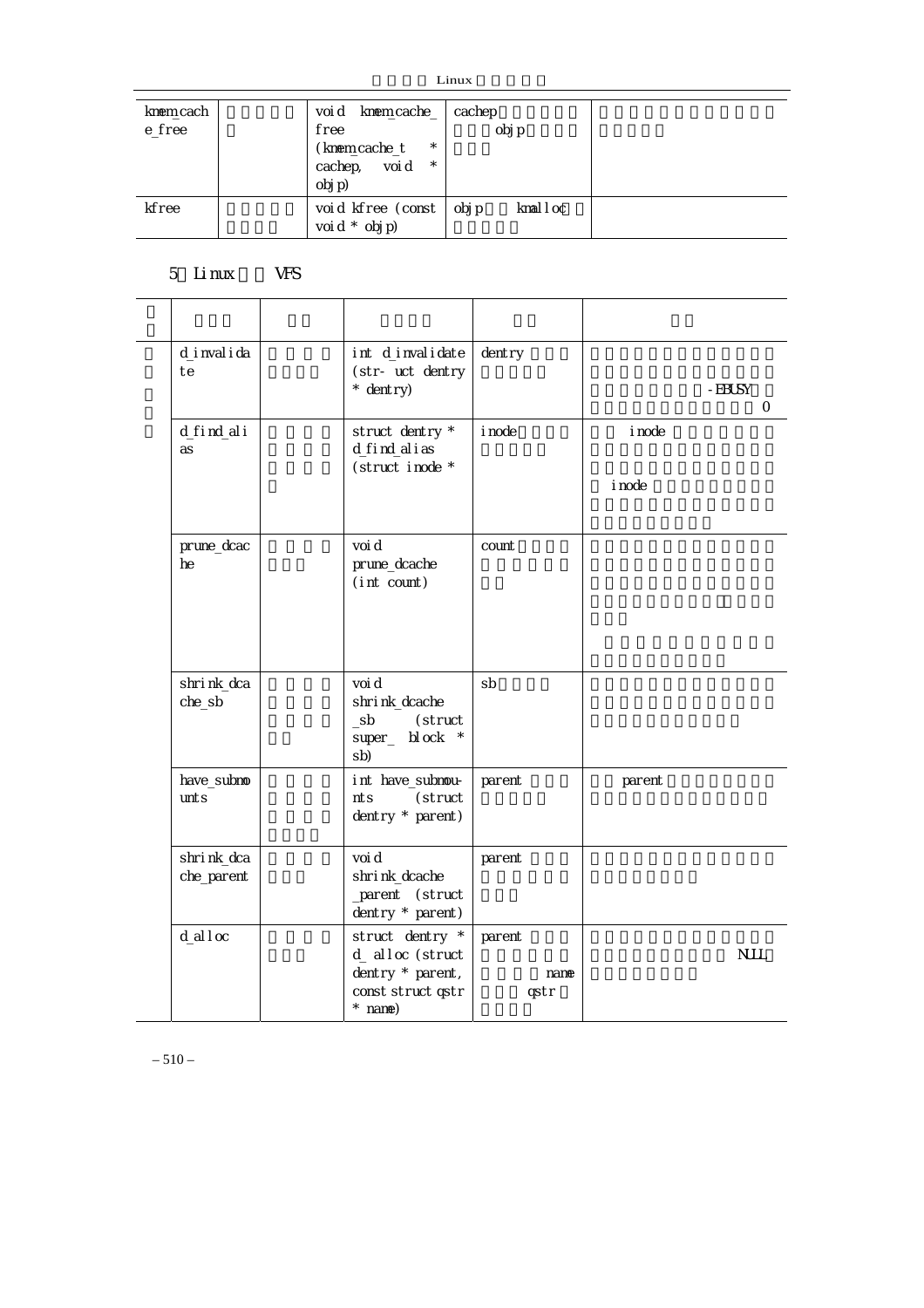A Linux API

| d_instanti<br>ate |  | voi d<br>d instantiate<br>(struct dentry *<br>entry, struct<br>i node * i node) | entry<br>i node<br>i node   | count<br><i>i</i> node | <i>i</i> node                     |
|-------------------|--|---------------------------------------------------------------------------------|-----------------------------|------------------------|-----------------------------------|
| d_alloc_ro<br>ot  |  | struct dentry *<br>alloc_root<br>d l<br>(struct inode *<br>root_i node)         | root inode<br><i>i</i> node | ("/")                  | i node<br><i>i</i> node<br>i node |

| d_I ookup    | struct dentry $* d$<br>I ookup<br>(struct<br>dentry * parent,<br>struct gstr<br>$\star$<br>nane) | parent<br>name<br>qstr          | nane<br>$\mathbf{1}$<br>d_put                                        |
|--------------|--------------------------------------------------------------------------------------------------|---------------------------------|----------------------------------------------------------------------|
| d_val i date | d_val i date<br>i nt<br>(struct dentry *<br>dentry,<br>struct dentry *<br>dparent)               | $d$ entry<br>dparent<br>dparent | dentry<br>dget<br>readdi r<br>ncpf <sub>S</sub><br>dentry<br>$\circ$ |
| d_del ete    | d_del ete<br>voi d<br>(struct dentry *<br>dentry)                                                | dentry                          |                                                                      |
| d_rehash     | voi d<br>d_rehash<br>(struct dentry *<br>entry)                                                  | $d$ entry                       |                                                                      |
| d nove       | voi d<br>d nove<br>(struct dentry *<br>dentry,<br>struct dentry *<br>target)                     | dentry<br>target                |                                                                      |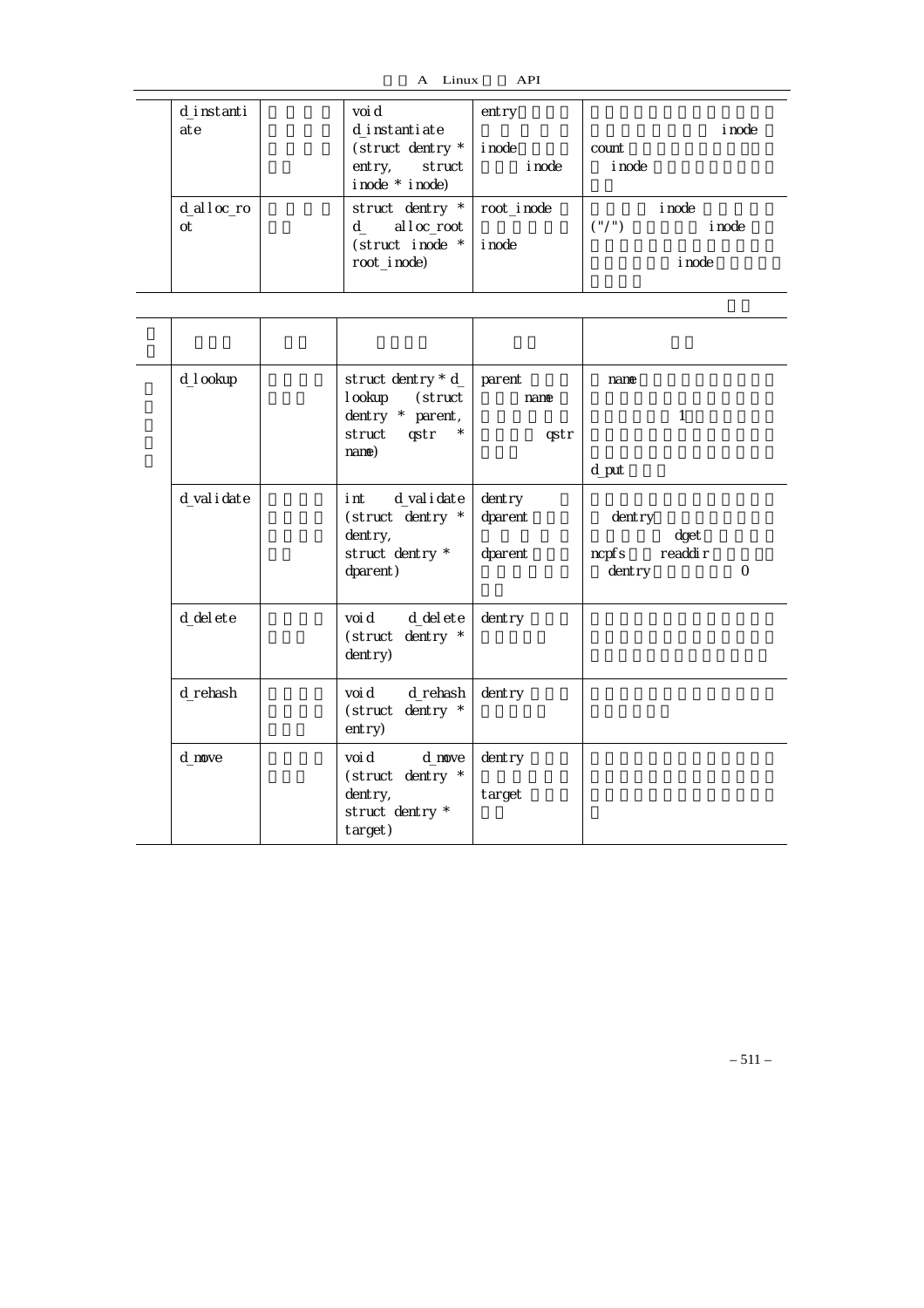| _d_path              | char $*$ $_d$ path<br>(struct dentry *                                                        | dentry                        |                    |              |
|----------------------|-----------------------------------------------------------------------------------------------|-------------------------------|--------------------|--------------|
|                      | dentry, struct<br>vfsmount * vfsmmt,                                                          | vfsmmt                        |                    | " (deleted)" |
|                      | struct dentry *                                                                               | root                          |                    | buffer       |
|                      | root,<br>struct vfsmount *  <br>rootmmt, char *<br>buffer,<br>int i                           | rootmmt<br>buffer             | buflen"<br>$1$ ock | dcache_      |
|                      | buflen)                                                                                       | buf l en<br>buffer            |                    |              |
| i s_subdi r          | is_subdir  <br>i nt<br>(struct dentry *<br>new_den- try,<br>struct dentry *<br>$ol$ d_dentry) | nevv_dentry<br>ol d<br>dentry | $\circ$            | 1            |
| find_inode<br>number | ino_t find_inode_  <br>number (struct<br>dentry $*$ dir,<br>struct<br>qstr * name)            | di r<br>name                  | <i>i</i> node      | 0            |

 $Linux$ 

| d_drop | voi d<br>d_drop<br>(struct dentry *<br>dentry)                            | dentry           | $d/dr$ op<br><b>VFS</b><br>d_del ete<br>d_del ete<br>d_drop |
|--------|---------------------------------------------------------------------------|------------------|-------------------------------------------------------------|
| d_add  | voi d<br>d_add<br>(struct dentry *<br>entry,<br>struct inode *<br>i node) | dentry<br>i node | i node<br>$d$ alloc                                         |
| dget   | struct dentry *<br>dget<br>(struct dentry *<br>$d$ entry)                 | dentry           | count<br>count<br>$\circ$<br>$\Omega$<br>dget               |

 $-512-$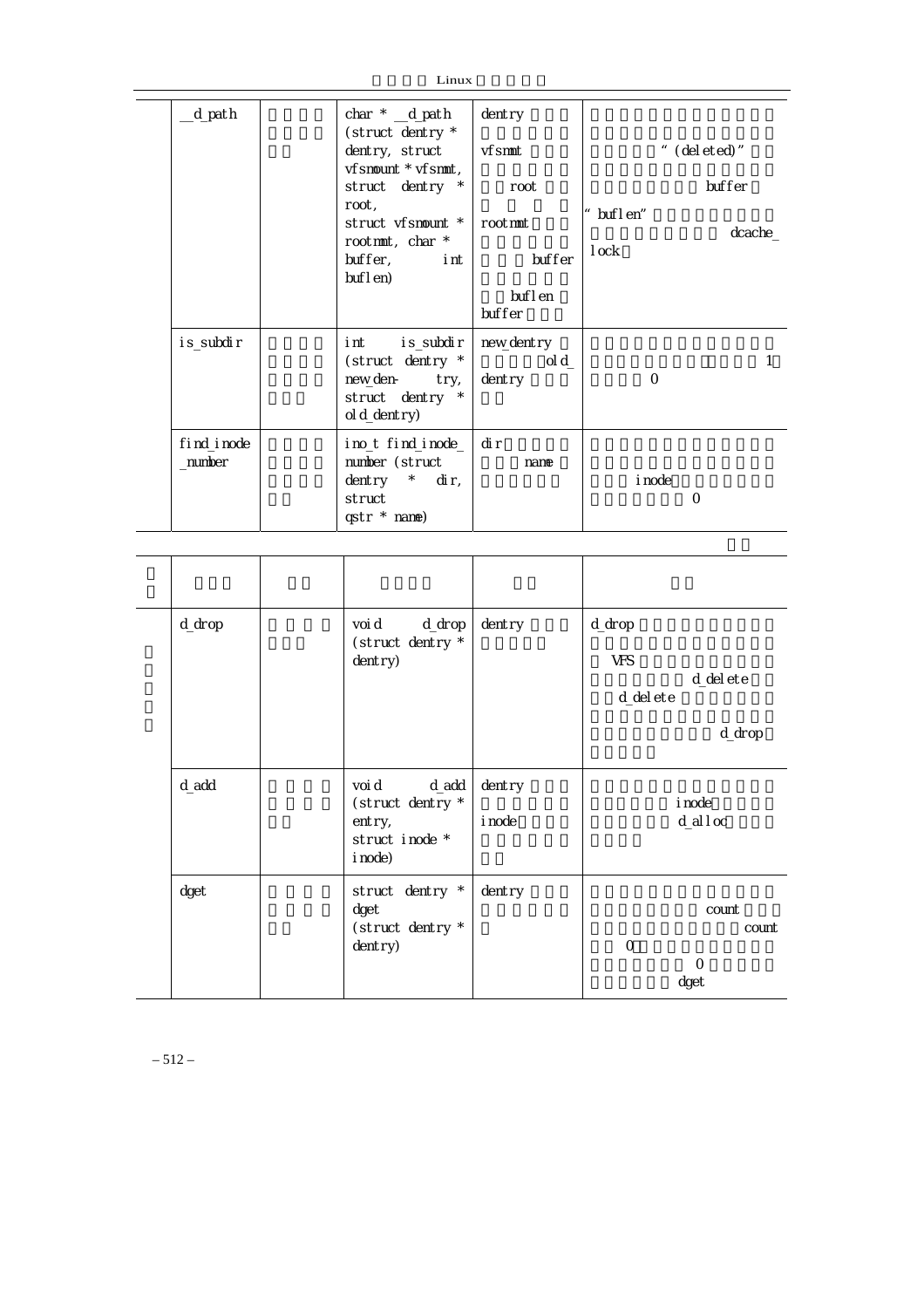| Linux<br>______ | <b>API</b> |
|-----------------|------------|
|                 |            |

| d_unhashed                   |                                           | int d_unhashed<br>(struct dentry *<br>dentry)                          | dentry                                         |                                           |
|------------------------------|-------------------------------------------|------------------------------------------------------------------------|------------------------------------------------|-------------------------------------------|
| _mark_ino<br>de_dirty        | $\boldsymbol{\mathit{u}}$<br>$\mathbf{u}$ | voi d<br>_mark_inode<br>_dirty (struct<br>inode * inode,<br>int flags) | <i>i</i> node<br>fl ags<br>$I$ DIR-<br>TY_SYNC | mark_inode_dirty<br>mark_inode_dirty_sync |
| write_inod<br>e now          |                                           | voi d<br>write_inode_now<br>(struct inode *<br>inode, int sync)        | <i>i</i> node<br>sync                          | knf <sub>sd</sub>                         |
| clear_inod<br>e              |                                           | voi d cl ear_i node<br>(struct inode *<br>i node)                      | <i>i</i> node                                  |                                           |
| i nval i date<br>$\_i$ nodes |                                           | int invalidate_<br>inodes (struct<br>$\star$<br>super_bl ock<br>$sb$ ; | sb                                             | $\Omega$                                  |

| $get$ _empty_<br>i node | struct inode *<br>get_empty_inode<br>(voi d)                                  |                    | i node<br><b>NULL</b> |
|-------------------------|-------------------------------------------------------------------------------|--------------------|-----------------------|
|                         |                                                                               |                    |                       |
| i uni que               | i no_t i uni que<br>(struct<br>super_bl ock<br>$*$ sb, ino_t<br>max_reserved) | sb<br>max_reserved |                       |
| insert_ino<br>de_hash   | voi d<br>insert_inode_<br>hash (struct<br>i node * i node)                    | i node             |                       |

– 513 –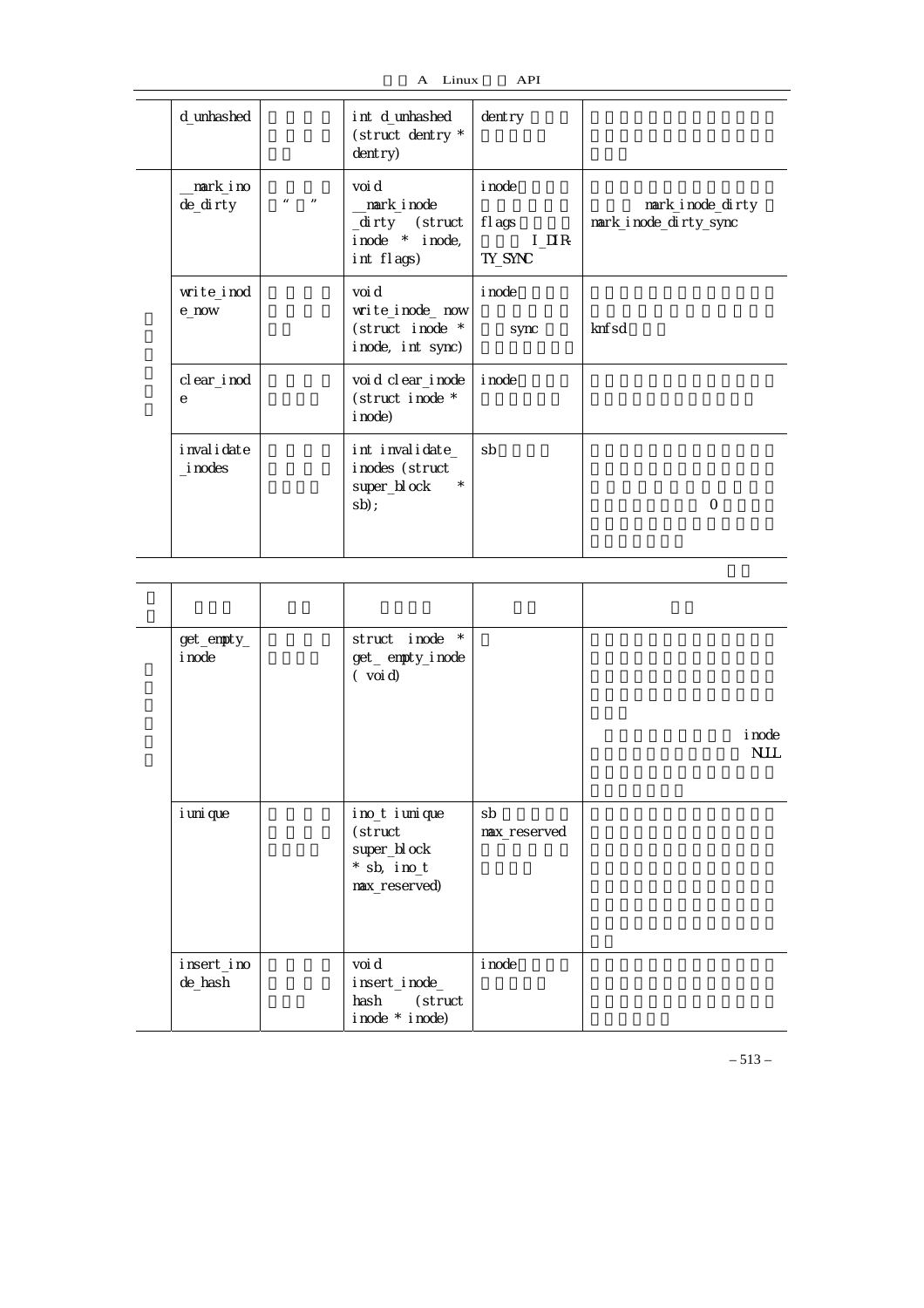| Linux                  |        |                                                                      |                  |                        |                       |  |
|------------------------|--------|----------------------------------------------------------------------|------------------|------------------------|-----------------------|--|
| renove_i no<br>de_hash |        | voi d<br>renove_inode<br>_hash (struct<br>i node * i node)           | i node           |                        |                       |  |
| i put                  |        | voi di put (struct<br>inode * inode)                                 | i node           | $\Omega$               |                       |  |
| bmap                   |        | int bmap (struct<br>$i$ node $*$ i node,<br>i nt<br>bl ock)          | i node<br>bl ock | $\mathbf{1}$           | $\overline{4}$        |  |
| update_ati<br>me       |        | voi d<br>update_atime<br>(struct inode *<br>i node)                  | i node           | " noatime"<br>noatime" |                       |  |
| make_bad_i<br>node     | 1/0    | voi d make_bad_<br>(struct<br>i node<br><i>i</i> node<br>$*$ i node) | i node           |                        | $\overline{u}$<br>1/0 |  |
| i s_bad_i no<br>de     | i node | int is_bad_inode<br>(struct inode *<br>i node)                       | <i>i</i> node    |                        |                       |  |

| register_f<br>ilesystem        | i nt<br>register_filesys<br>tem (struct<br>file_sys-<br>tem_type * fs)    | fs  | O                   |          |
|--------------------------------|---------------------------------------------------------------------------|-----|---------------------|----------|
| unregi ster<br>_filesyste<br>m | i nt<br>unregister_files<br>- ystem (struct<br>file_<br>system_type * fs) | fs  | $\circ$<br>tem_type | file_sys |
| get_super                      | struct<br>$\star$<br>super_bl ock<br>get_super<br>(kdev_t dev)            | dev |                     |          |

## 6 Linux

 $-514-$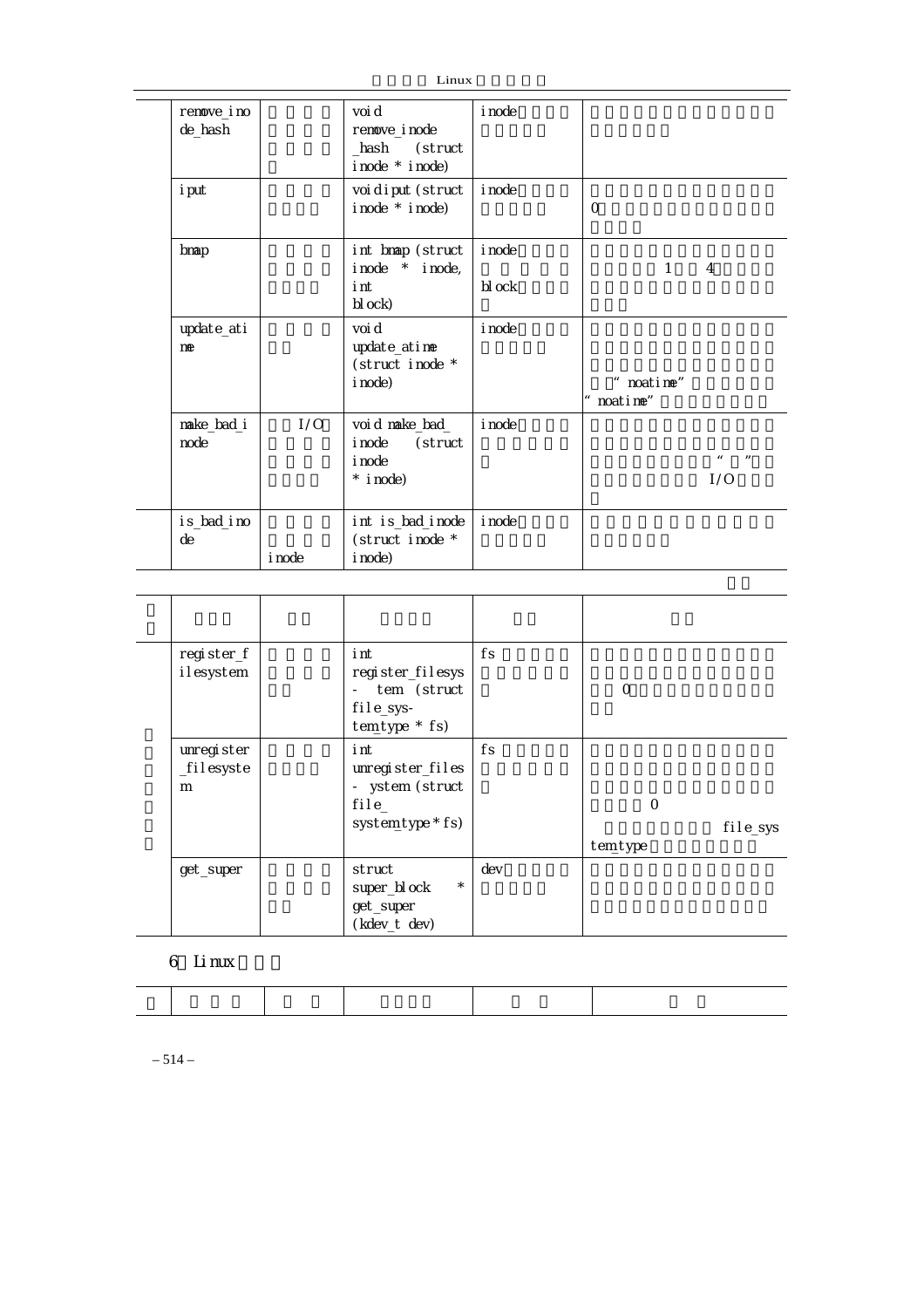| skb_queue_<br>empty |         | int skb_queue_<br>empty (struct<br>$\star$<br>sk_buff_head<br>list)       | list       |                   |
|---------------------|---------|---------------------------------------------------------------------------|------------|-------------------|
| skb_get             |         | struct sk_buff *<br>skb_get (struct<br>sk_buff * skb)                     | skb        |                   |
| kfree_skb           | sk_buff | void kfree_skb<br>(struct sk_buff *<br>skb)                               | sk         | $\Omega$          |
| skb_cl oned         |         | int skb_cl oned<br>(struct sk_buff *<br>skb)                              | skb        | skb_cl one        |
| skb_shared          |         | int skb_shared<br>(struct sk_buff *<br>skb)                               | skb        |                   |
| skb_share_<br>check |         | struct sk_buff *<br>skb_share_check<br>(struct sk_buff *<br>skb, int pri) | skb<br>pri | 1                 |
|                     |         |                                                                           |            | GFP_ATOMIC<br>pri |
|                     |         |                                                                           |            | <b>NJLL</b>       |

| skb_queue_l        | _u32 skb_queue_ list_                                                                        |      |       | &sk_buff |  |
|--------------------|----------------------------------------------------------------------------------------------|------|-------|----------|--|
| en                 | len (struct<br>sk_buff_ head *<br>$list$ )                                                   |      |       |          |  |
| _skb_queue<br>head | voi d<br>__skb_queue_<br>head (struct<br>sk_buff _head *<br>list, struct<br>sk_buff * newsk) | list | newsk |          |  |
| skb_queue_h<br>ead | void skb_queue_ list<br>head (struct<br>sk_buff _head *<br>list, struct<br>sk_buff * nevsk)  |      | newsk |          |  |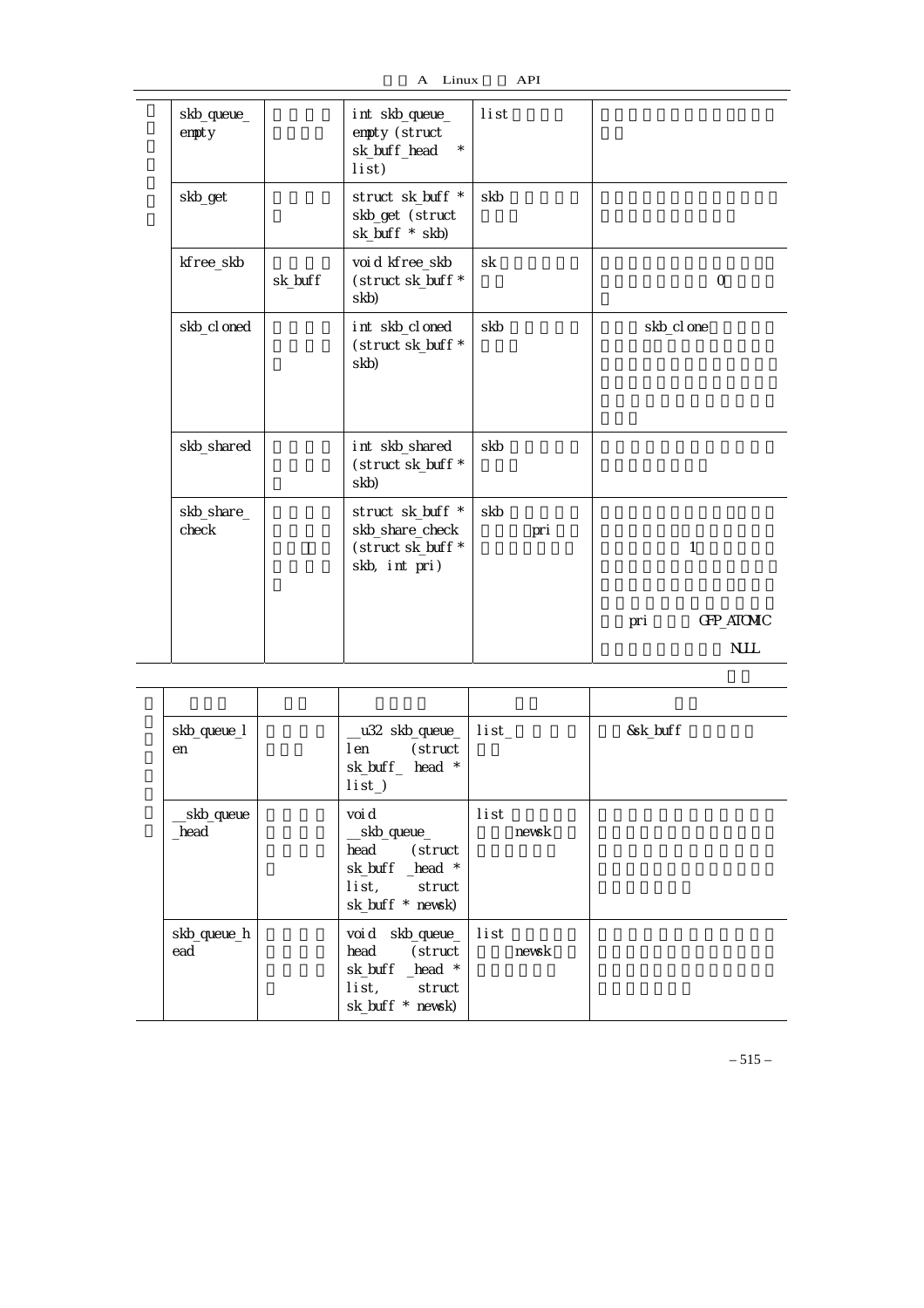| Linux                |                                                                                                    |                 |             |  |  |  |
|----------------------|----------------------------------------------------------------------------------------------------|-----------------|-------------|--|--|--|
| _skb_queue<br>_tai I | voi d<br>_skb_queue_<br>(struct<br>tai I<br>sk_buff_ head *<br>list,<br>struct<br>sk_buff * nevsk) | l i st<br>newsk |             |  |  |  |
| skb_queue_t<br>ai I  | voi d<br>skb_queue_tail<br>(struct sk_buff_<br>head<br>* list,<br>struct sk_buff *<br>nevsk)       | li st<br>nevsk  |             |  |  |  |
| _skb_deque<br>ue     | struct sk_buff *<br>__skb_dequeue<br>(struct sk_buff_<br>head $*$ list)                            | list            | <b>NJLL</b> |  |  |  |
| skb_dequeue          | struct sk_buff *<br>skb_dequeue<br>(struct<br>sk_buff_head<br>$\star$<br>list)                     | list            | <b>NULL</b> |  |  |  |
| skb_i nsert          | voi d skb_i nsert<br>(struct sk_buff *<br>ol d,<br>struct<br>sk_buff * newsk)                      | ol d            | nevsk       |  |  |  |
| skb_append           | voi d skb_append<br>(struct sk_buff *<br>ol d,<br>struct<br>sk_buff * nevsk)                       | ol d            | newsk       |  |  |  |
| skb_unl i nk         | voi d skb_unl i nk<br>(struct sk_buff *<br>$skb$ );                                                | Skb             |             |  |  |  |

| skb_dequeue<br>_tai I | struct sk_buff *   List<br><b>skb_dequeue_tail</b><br>(struct sk_buff_<br>head $*$ // $st$ ) | NJLL |
|-----------------------|----------------------------------------------------------------------------------------------|------|

 $-516-$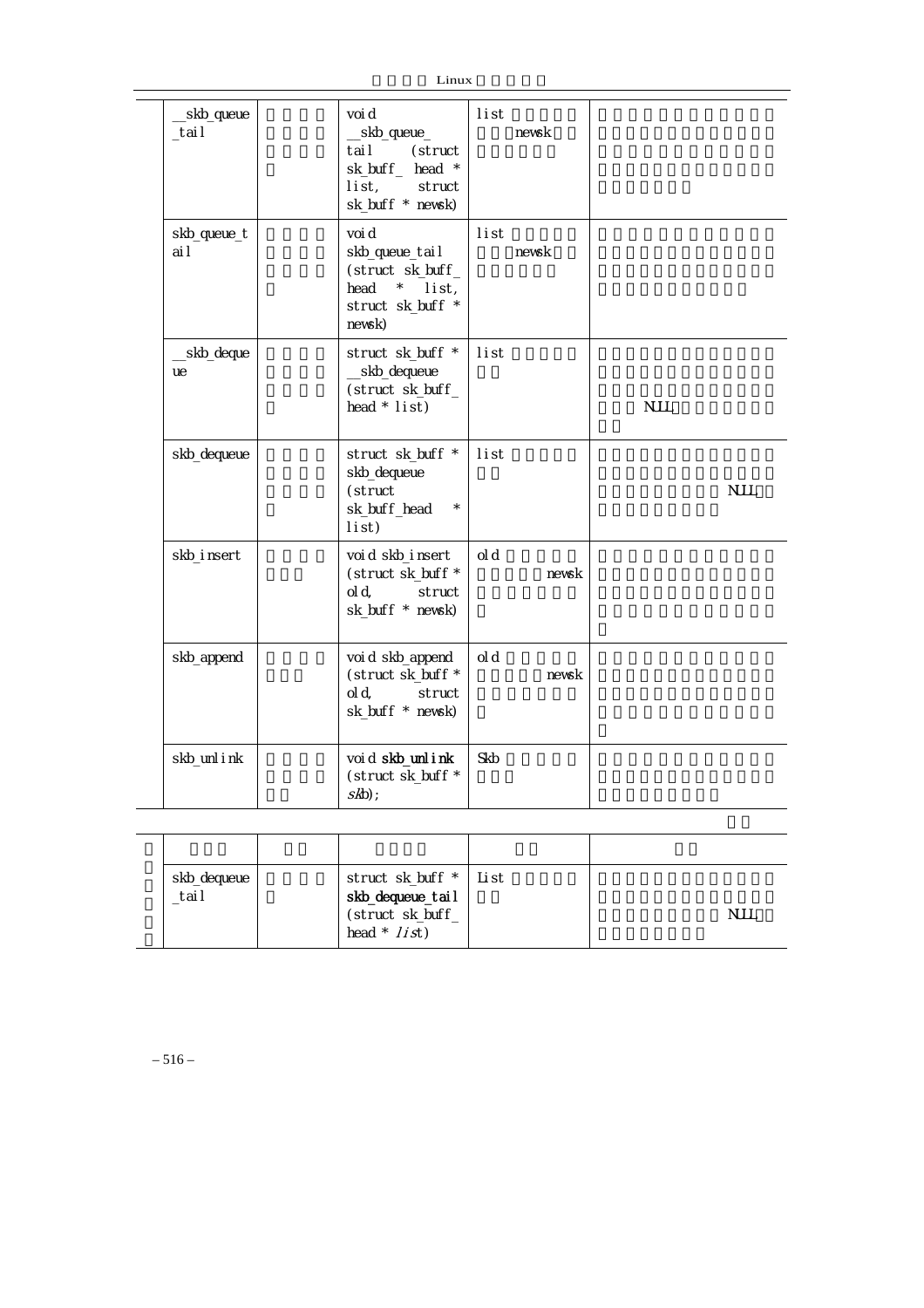$\overline{\phantom{a}}$ 

| skb_put              | unsi gned char *<br>skb_put (struct<br>sk_buff * skb,<br>unsi gned i nt $(m)$         | skb  | I en | $\mathbf{1}$                            |
|----------------------|---------------------------------------------------------------------------------------|------|------|-----------------------------------------|
| skb_push             | unsigned char *<br>skb_push (struct<br>sk_buff * skb,<br>unsi gned<br>i nt<br>$(m)$ ; | skb  | I en |                                         |
| skb_pul I            | unsi gned char *<br>skb_pull (struct<br>sk_buff * skb,<br>unsi gned i nt $(m)$        | skb  | I en |                                         |
| skb_headroo<br>m     | int skb_headroom<br>(const struct<br>sk_buff * skb)                                   | skb  |      | &sk_buff                                |
| skb_tailroo<br>m     | int skb_tailroom<br>(const struct<br>sk_buff * skb)                                   | skb  |      | &sk_buff                                |
| skb_reserve          | voi d skb_reserve<br>(struct sk_buff *<br>skb, unsi gned i nt<br>(m)                  | skb  | I en | &sk_buff                                |
| skb_trim             | voi d skb_trim<br>(struct sk_buff *<br>skb, unsi gned i nt<br>$(m)$ ;                 | skb  | I en |                                         |
| skb_orphan           | skb_orphan<br>voi d<br>(struct sk_buff *<br>$skb)$ ;                                  | skb  |      | skb<br>$\mathbf{u}$<br>$\boldsymbol{n}$ |
| skb_queue_p<br>ur ge | voi d skb_queue_<br>purge (struct<br>sk_buff_head<br>1/5t)                            | list |      | &sk_buff                                |
|                      |                                                                                       |      |      |                                         |
|                      |                                                                                       |      |      |                                         |

函数名 功能 函数形成 参数 描述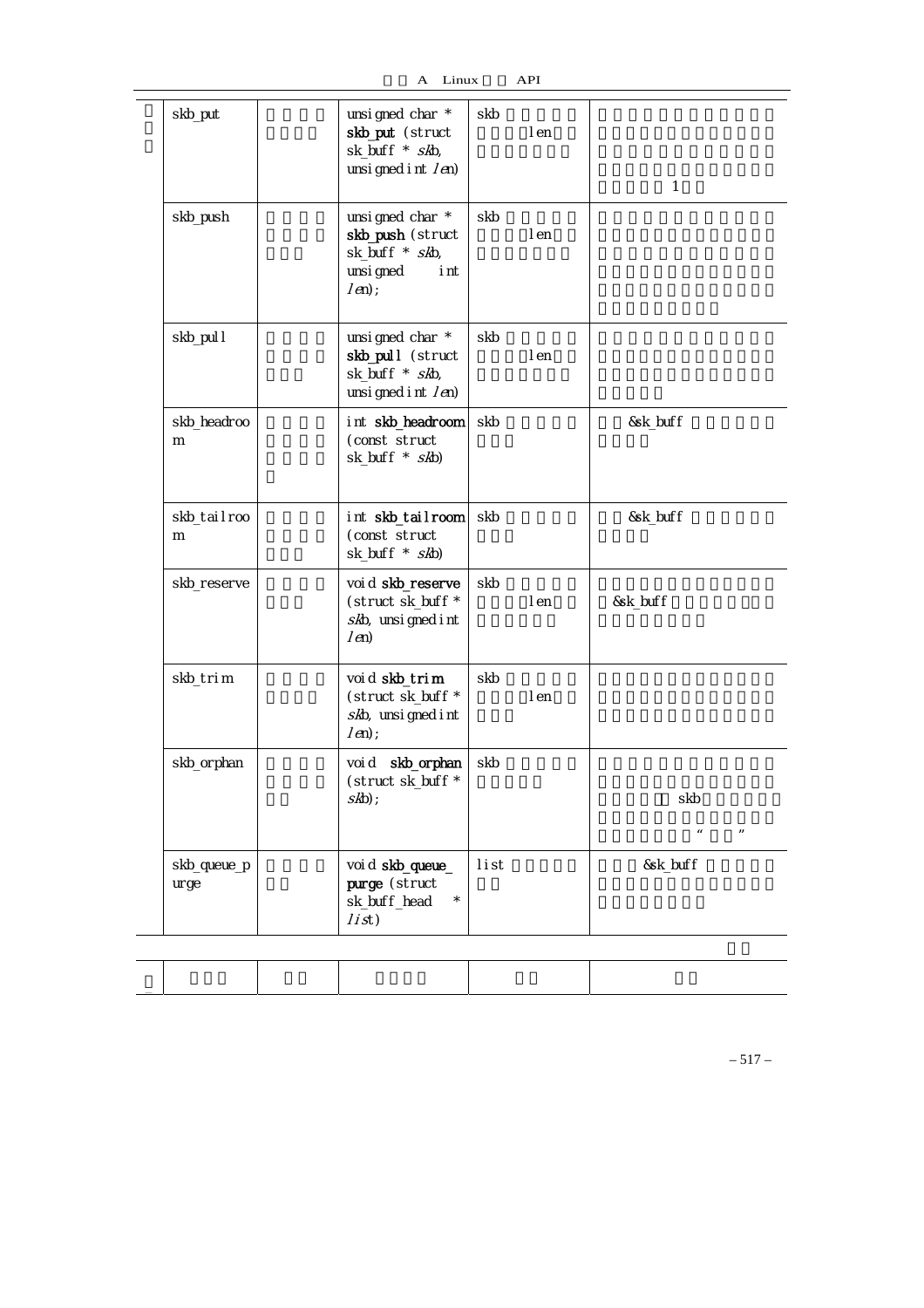| Linux |
|-------|
|-------|

|                      |         | LIIIUX                                                                                               |                 |            |              |                          |
|----------------------|---------|------------------------------------------------------------------------------------------------------|-----------------|------------|--------------|--------------------------|
| dev_alloc_s<br>kb    | skbuff  | struct sk_buff *<br>dev_alloc_skb<br>(unsi gned int<br>I ength)                                      | I ength         |            |              | &sk_buff                 |
|                      |         |                                                                                                      |                 |            | <b>NJLL</b>  |                          |
| skb_cow              | skb     | struct sk_buff *<br>skb_cow(struct<br>sk_buff * skb,<br>unsi gned int<br>headroom)                   | skb<br>oom      | headr-     |              |                          |
| skb_over_pa<br>ni c  |         | voi d skb_over_<br>panic (struct sk_<br>buff * skb, int<br>SZ <sub>1</sub><br>voi d * here)          | skb             | SZ<br>here |              |                          |
| skb_under_p<br>ani c |         | voi d skb_under_<br>panic (struct sk_<br>buff * skb, int<br>SZ <sub>1</sub><br>voi d * <i>here</i> ) | skb             | SZ<br>here |              |                          |
| alloc_skb            |         | struct sk_buff *<br>al I oc_skb<br>(unsi g-<br>ned int size, int<br>gfp<br>max(k)                    | si ze           | gfp_mask   | $\mathbf{1}$ | &sk_buff<br>si ze        |
|                      |         |                                                                                                      |                 |            | GFP_ATOMIC   | gfp_mask                 |
| _kfree_skb           |         | void _kfree_skb<br>(struct sk_buff *<br>skb)                                                         | skb             |            |              | sk_buff                  |
|                      |         |                                                                                                      |                 |            |              | kfree_skb                |
| skb_cl one           | sk_buff | struct sk_buff *<br>skb_cl one<br>(struct<br>sk_buff<br>$\star$<br>skb,<br>i nt<br>gfp_nask)         | skb<br>gfp_mask |            | <b>NJLL</b>  | &sk_buff<br>$\mathbf{1}$ |
|                      |         |                                                                                                      |                 |            | gfp_mask     | GFP_ATOMIC               |

 $-518-$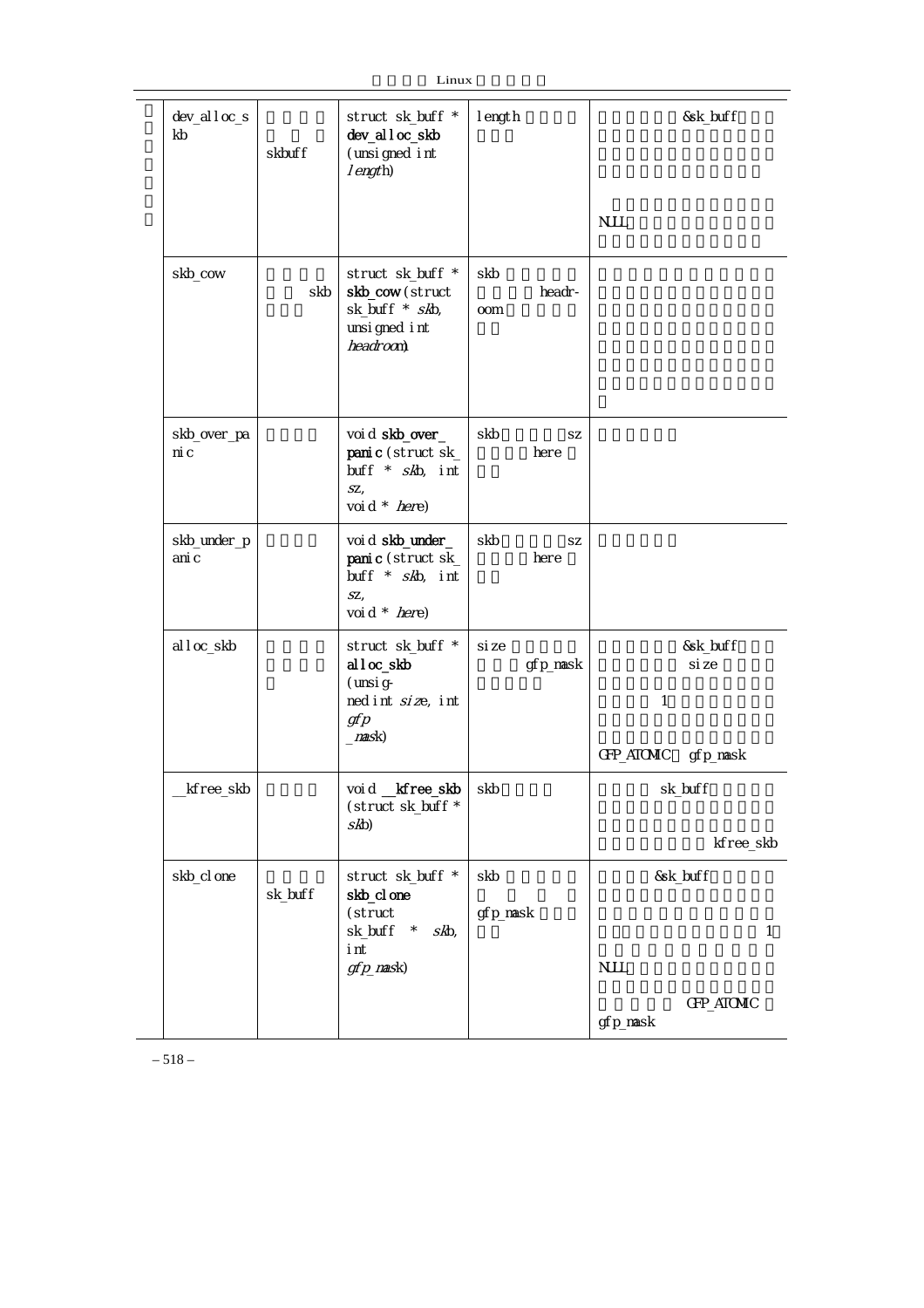| skb_copy_ex |         | struct sk_buff *  | skb          | &sk_buff    |
|-------------|---------|-------------------|--------------|-------------|
| pand        |         | skb_copy_expand   |              |             |
|             | sk_buff | (const struct     | newhead-room |             |
|             |         | sk_buff * skb,    |              |             |
|             |         | i nt              |              |             |
|             |         |                   | newtailroom  | <b>NULL</b> |
|             |         | newheadroom, int  |              |             |
|             |         | newtailroom, int  |              |             |
|             |         | $gfp$ _mask $)$ ; |              |             |
|             |         |                   |              |             |
|             |         |                   |              | GFP ATO MIC |

7.网络设备支持

| i ni t_ether<br>dev   | truct<br>net_device *<br>i ni t_etherdev<br>(struct<br>net_devi ce<br>* dev, int<br>$si$ zeof_priv) | dev<br><b>NJLL</b><br>si zeof_pri v | <b>NJLL</b><br>dev<br>si zeof_pri v<br>32    |
|-----------------------|-----------------------------------------------------------------------------------------------------|-------------------------------------|----------------------------------------------|
| dev_add_pa<br>ck      | voi d dev_add_<br>pack (struct<br>$\star$<br>packet_type<br>p(t)                                    | pt                                  | &packet_type                                 |
| dev_remove<br>$2pack$ | voi d dev_renove<br>_pack (struct<br>packet_type<br>$^{\star}$<br>p(t)                              | pt                                  | dev_add_pack<br>&packet_type                 |
| _dev_get_<br>by_nane  | struct<br>net_devi ce<br>* _dev_get_by_<br>(const<br>nane<br>char<br>* $name)$ ;                    | name                                | <b>RTNL</b><br>dev_base_I ock<br><b>NJLL</b> |

– 519 –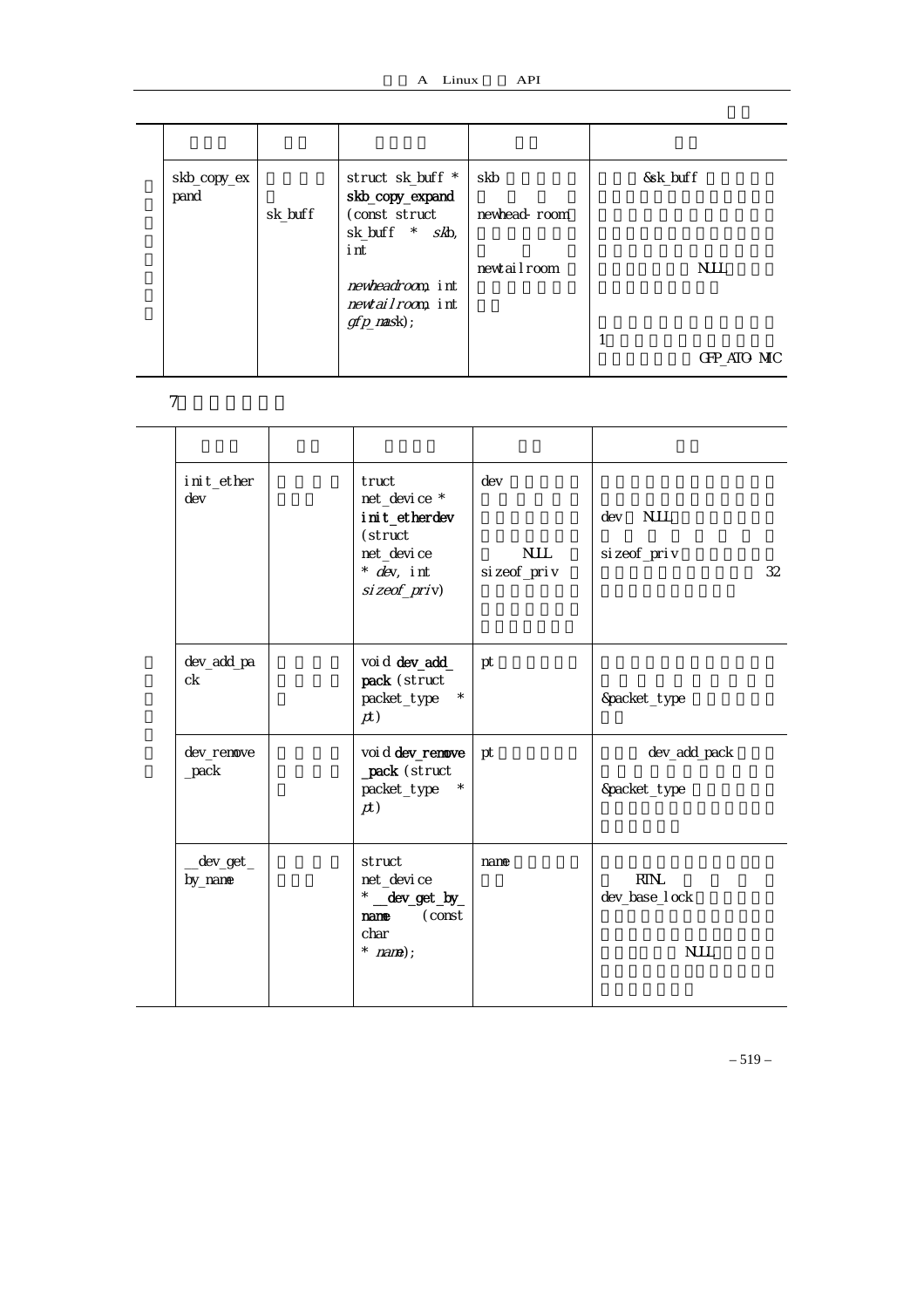| dev_get                  | dev_get<br>i nt<br>$char *$<br>(const<br>name)                                            | name        | rtnl                                                                |
|--------------------------|-------------------------------------------------------------------------------------------|-------------|---------------------------------------------------------------------|
| _dev_get_<br>by_i ndex   | struct<br>net_devi ce<br>* _dev_get_by<br>_ index (int<br>i fi ndex)                      | i fi ndex   | <b>NJLL</b><br><b>RTN</b><br>dev_base _l ock                        |
| dev_get_by<br>$\_i$ ndex | struct<br>net_devi ce<br>* dev_get_by_<br>i ndex<br>(int<br>i fi ndex)                    | i fi ndex   | <b>NJLL</b><br>1<br>dev_put                                         |
| dev_al l oc_<br>nane     | int dev_alloc_<br>name (struct<br>net_devi ce<br>$\star$<br>dev,<br>const char *<br>name) | dev<br>name | I td<br>i d<br>dev_base rtnl                                        |
| dev_al I oc              | struct<br>net_devi ce<br>$*$ dev_alloc<br>(const char *<br>nane, int $*$ err)             | name<br>err | I td<br><b>NJLL</b><br><b>NJLL</b><br>err<br>dev_base<br><b>RTN</b> |
| netdev_sta<br>te_change  | voi d<br>netdev_state<br>_change (struct<br>net_devi ce<br>$^{\star}$<br>dev)             | name        |                                                                     |

– 520 –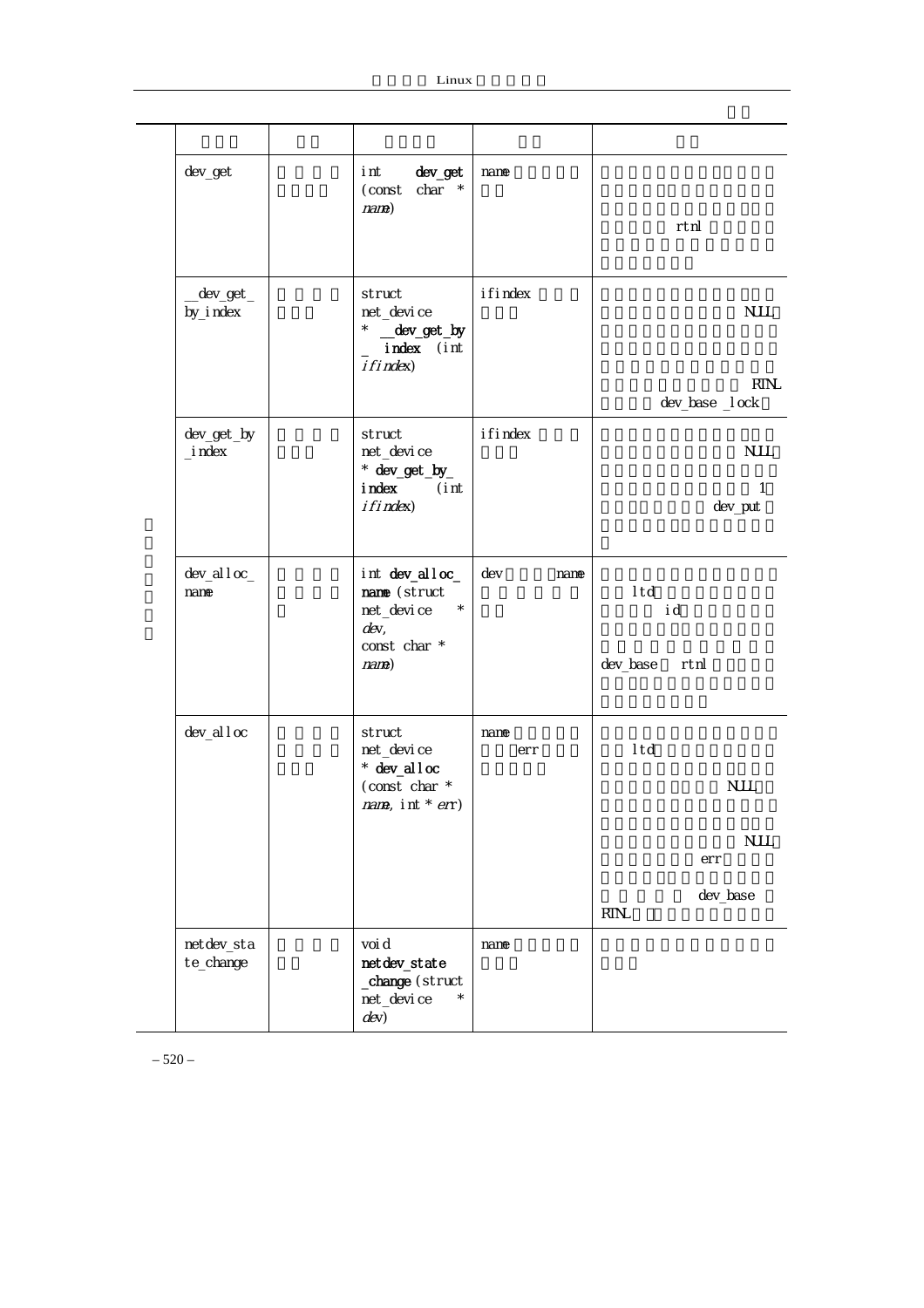$\overline{a}$ 

 $\mathcal{L}$ 

| dev_open                                | dev_open<br>i nt<br>$(str -$<br>uct<br>$\star$<br>net_devi ce<br>dev)              | devi ce | NETDEV_UP<br>noti fi er<br>chai n                                          |
|-----------------------------------------|------------------------------------------------------------------------------------|---------|----------------------------------------------------------------------------|
| dev_cl ose                              | int dev_close<br>(struct<br>net_devi ce<br>$\star$<br>dev)                         | dev     | notifier chain<br>NETDEV_GOING_DOWN<br>noti fi er<br>chai n<br>NETDEV_DOVN |
| register_n<br>et devi ce_n<br>oti fi er | int register_<br>netdevice_noti<br>fier (struct<br>notifier_block<br>$*$ (d)       | nb      |                                                                            |
| unregister<br>_net devi ce<br>_notifier | int unregister_<br>netdevice_noti<br>fier (struct<br>notifier_block<br>$*$ (dn $*$ | nb      | register_netdevice<br>_notifer                                             |
| dev_queue_<br>xmit                      | int dev_queue_<br>xmit (struct<br>$sk_b$ buff $*$ $skb)$                           | skb     |                                                                            |
| netif_rx                                | void netif_rx<br>(struct sk_buff<br>* $skb$                                        | skb     |                                                                            |

– 521 –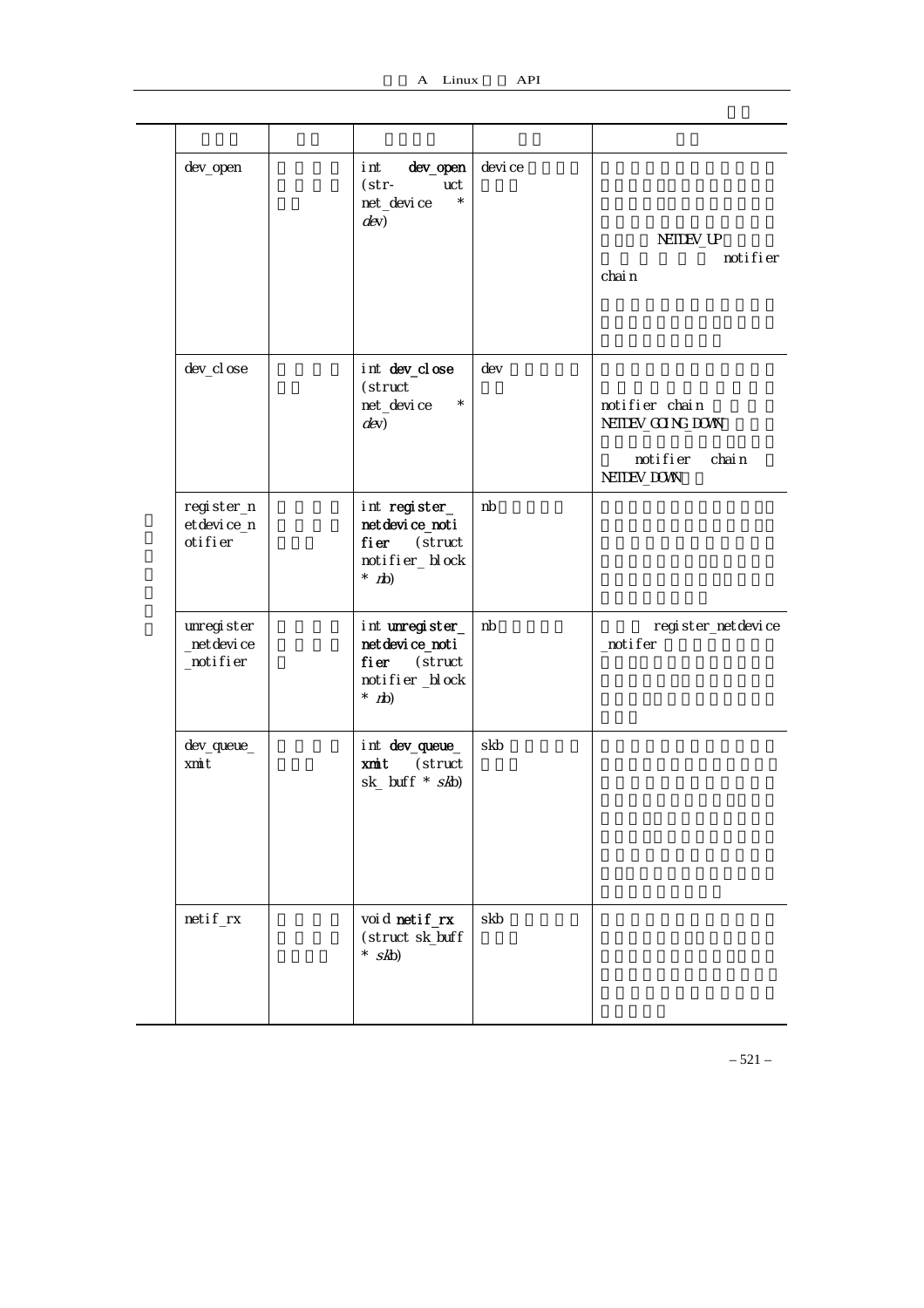| register_g<br>i f conf            | $SI$ $O$ $O$ $H$ $F$ | int register_<br>gi fconf<br>(unsi gned<br>i nt<br>family, gifconf<br>$f$ unc $_t$                                            | family<br>gi f conf |                                                                  |
|-----------------------------------|----------------------|-------------------------------------------------------------------------------------------------------------------------------|---------------------|------------------------------------------------------------------|
| netdev_set<br>$max$               |                      | gi fconf)<br>int netdev_set_<br>master (struct<br>net_device *<br>$s$ / $a$ ve,<br>struct<br>$net_$<br>devi ce<br>$*$ master) | sl ave<br>master    | <b>NJLL</b><br><b>RTN</b><br><b>RTM_NEVILINK</b><br>$\mathsf{O}$ |
| dev_set_al<br>I mul ti            |                      | voi d<br>dev_set_all-<br>multi (struct<br>net_devi ce<br>$d$ ev,<br>int $i \pi$ )                                             | dev<br>i nc         | 0<br>0<br>i nc                                                   |
| dev_i octl                        | i octl               | int dev_joctl<br>(unsi gned int<br>$c$ <i>nd</i> , voi d * $arg$ )                                                            | cmd<br>arg<br>ifreq | i octl                                                           |
| dev_new_i n<br>dex                |                      | int dev_new_<br>$i$ ndex $(voi)$                                                                                              |                     | rtnl                                                             |
| netdev_fin<br>i sh_unregi<br>ster |                      | i nt<br>netdev_fi ni sh<br>unregister<br>(struct<br>net_devi ce<br>$^{\star}$<br>dev)                                         | dev                 | $\mathbf{O}$                                                     |
| unregister<br>_net devi ce        |                      | int unregister_<br>net devi ce<br>(struct<br>net_devi ce<br>$\star$<br>dev)                                                   | dev                 | $\mathcal{O}$                                                    |

– 522 –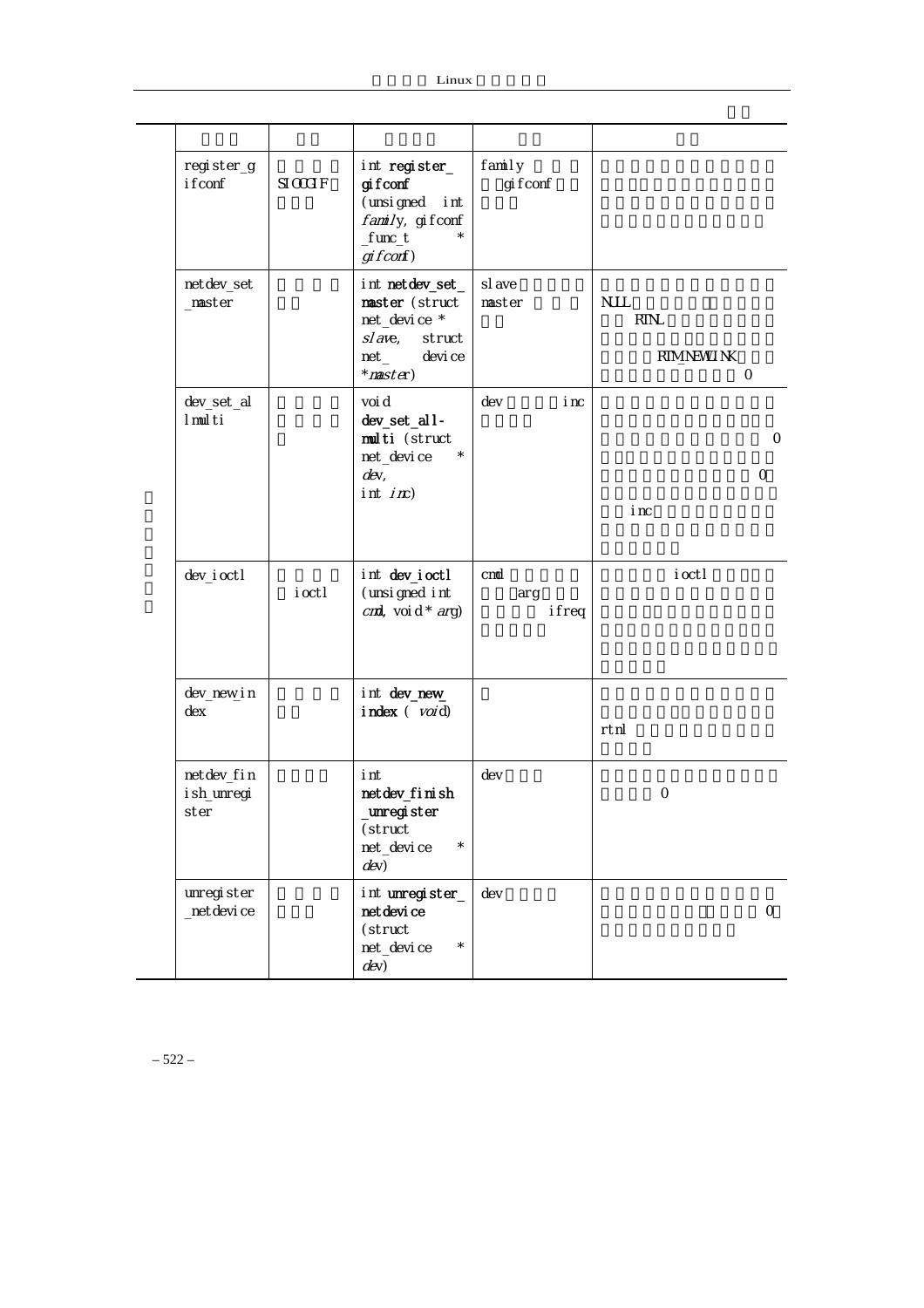| 839<br>$\mathcal{O}$ | ei _open   | ei_open<br>i nt<br>uct<br>$(str -$<br>net_devi ce<br>$\star$<br>dev) | dev |                                                       |  |  |  |
|----------------------|------------|----------------------------------------------------------------------|-----|-------------------------------------------------------|--|--|--|
|                      | ei _cl ose | ei _cl ose<br>i nt<br>uct<br>(str-<br>net_devi ce<br>$\star$<br>dev  | dev | ei _open<br>" if config <devname><br/>down"</devname> |  |  |  |

| 839<br>$\circ$ | ethdev_i ni | 8390 | int ethdev_init<br>(struct<br>$\star$<br>net_devi ce<br>$dev$ )                        | dev |                    | 8390<br>init<br>8390 |
|----------------|-------------|------|----------------------------------------------------------------------------------------|-----|--------------------|----------------------|
|                | NS8390_i ni | 8390 | voi d<br>NS8390_i ni t<br>(struct<br>$\star$<br>net_devi ce<br>dev,<br>i nt<br>startp) | dev | startp<br>$\left($ |                      |

8.模块支持

| request_modul<br>$\mathbf e$ | i nt<br>request_mod-<br>ul e (const char<br>$*$ nodul $e\_name$ )                                                      | modul e_name         |                            | $\mathcal{O}$ |
|------------------------------|------------------------------------------------------------------------------------------------------------------------|----------------------|----------------------------|---------------|
| cal I_usermode<br>hel per    | i nt<br>cal I _user mod-<br>ehel per (char *<br>$\star\,\star$<br>path, char<br>$\star\,\star$<br>argv, char<br>envp); | path<br>argv<br>envp | keventd<br>root<br>Keventd | $\Omega$      |

– 523 –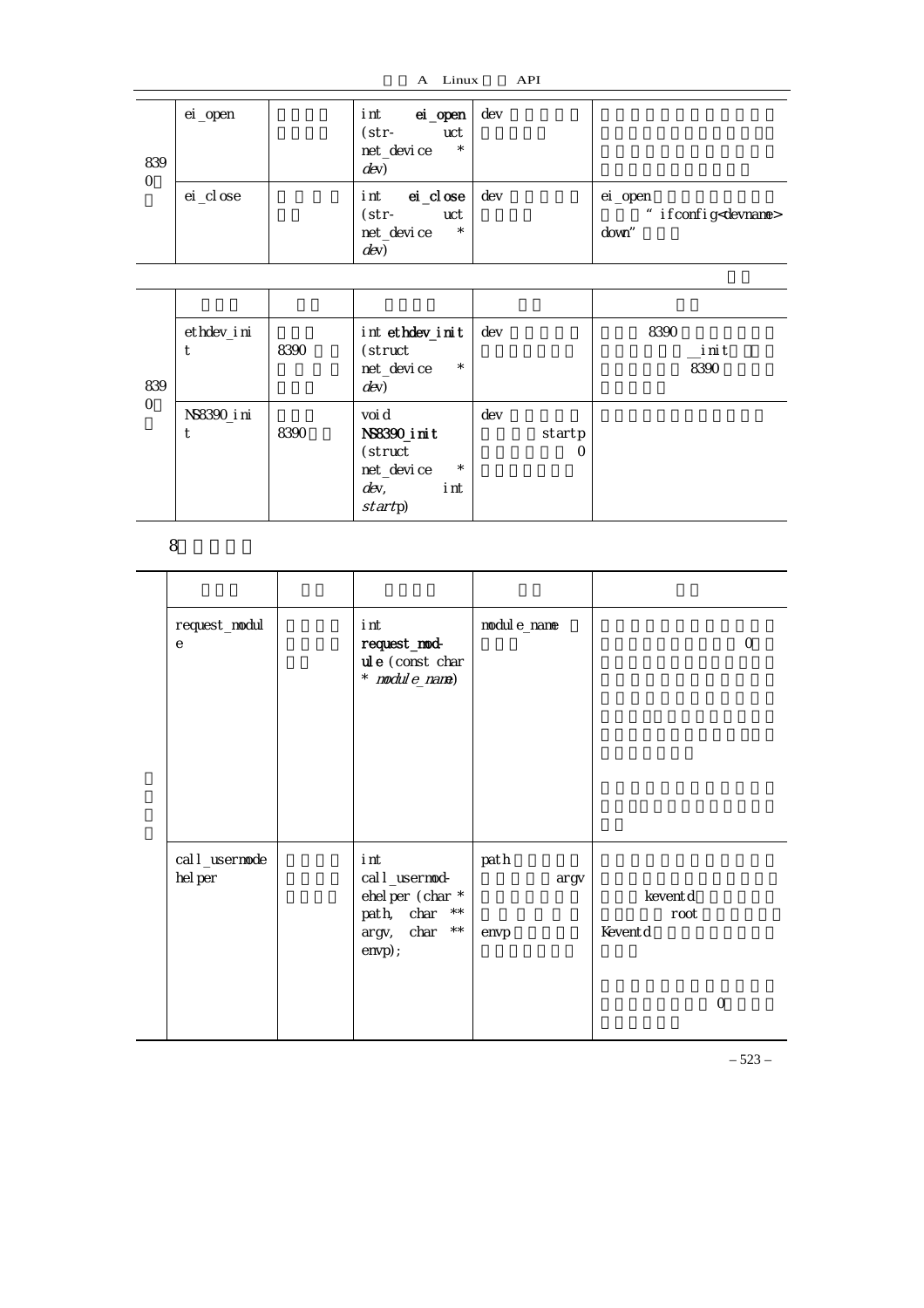$Linux$ 

| inter_module_<br>get         |                     | const voi d *<br>inter_module_g<br>et (const char *<br>i m_name)                                     | i m name                     | i m_nane<br><b>NJLL</b><br><b>NULL</b>                 |
|------------------------------|---------------------|------------------------------------------------------------------------------------------------------|------------------------------|--------------------------------------------------------|
| inter_module_<br>get_request | request_<br>modul e | const voi d *<br>inter_module_g<br>et_request<br>(const char *<br>im_name, const<br>$char * modname$ | im name<br>modname<br>m_name | inter_module_get<br>request_module                     |
| inter_module_<br>put         |                     | voi d<br>inter module<br>(const<br>_put<br>char $*$ im name)                                         | im_name                      | i m_nane<br>$\boldsymbol{\mathsf{II}}$<br>$\mathbf{u}$ |

 $9$ 

| Disable_irq<br>$_{\text{nosync}}$ | irq | void inline<br>disable_irq_n<br>osync<br>(unsi gned<br>int $irq$ ) | irq | disable_irq<br>I RO<br>I RO |
|-----------------------------------|-----|--------------------------------------------------------------------|-----|-----------------------------|
|                                   |     |                                                                    |     |                             |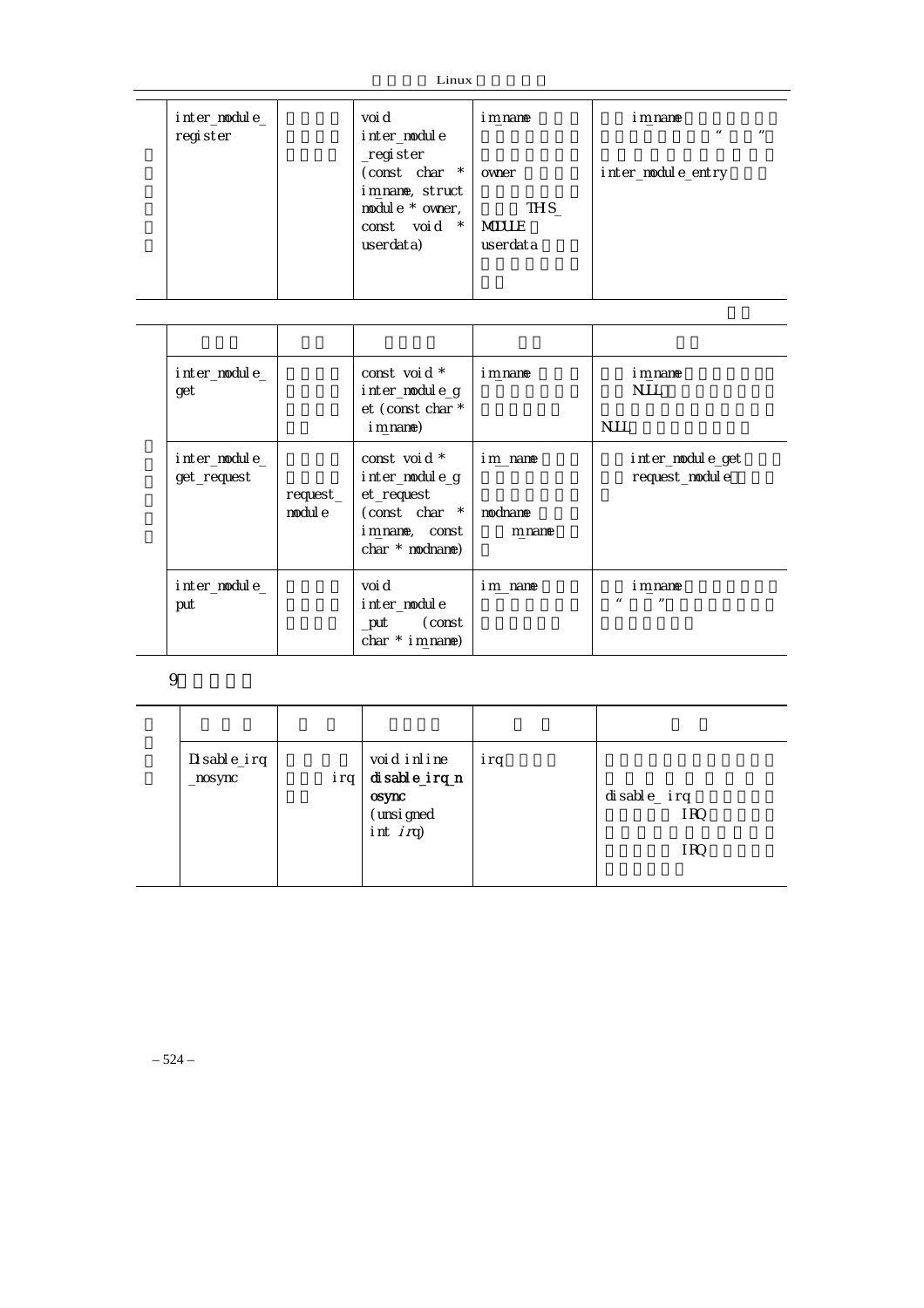A Linux API

| Di sable_irq       | irq | voi d di sable_<br>irq (unsigned<br>int $i$ $rq$ )              | lirq |              |  |  |  |
|--------------------|-----|-----------------------------------------------------------------|------|--------------|--|--|--|
|                    |     |                                                                 |      | I RQ         |  |  |  |
|                    |     |                                                                 |      | IRQ          |  |  |  |
| Enable_irq         | irq | voi d<br>enable_irq<br>(unsigned int<br>$i$ rq)                 | irq  | I RQ<br>I RQ |  |  |  |
| Probe_irq_m<br>ask |     | unsi gned int<br>probe_irq_mas<br>k(unsi gned<br>$long$ $val$ ) | val  | I SA         |  |  |  |

| MR<br>R | Mtr_del           |            | mtrr_del<br>i nt<br>(int<br>$r$ eg,<br>unsigned long<br>base, unsi gned<br>$l$ on-g size); | reg<br>mtrr_add<br>base<br>si ze      | si ze<br>base     | reg<br>$\circ$ |
|---------|-------------------|------------|--------------------------------------------------------------------------------------------|---------------------------------------|-------------------|----------------|
| PCI     | pci_find_sl<br>ot | PCI<br>PCI | struct pci_dev *<br>pci_find_sl ot<br>(unsigned int<br>bus, unsigned<br>int devfn)         | PCI<br>bus<br><b>PCI</b><br>devfn PCI | PCI<br><b>PCI</b> | PCI            |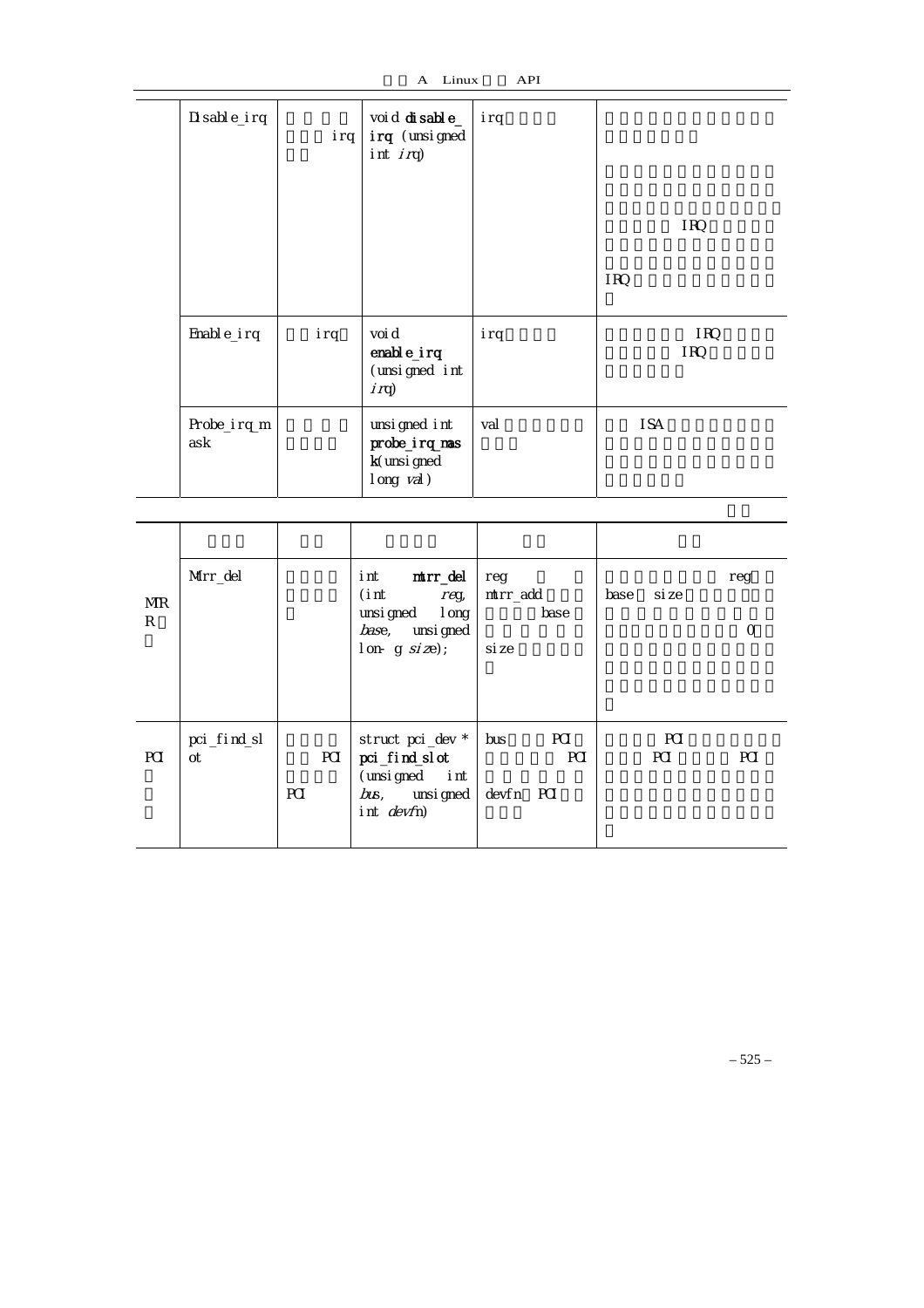| pci_find_de<br>vi ce    | PCI | struct pci_dev *<br>pci_find_device<br>(unsi gned int<br>vendar, unsi gned<br>int device,                     | vendor<br><b>PCI</b><br>i d<br>ANY ID device | i d<br>PCI<br><b>PCI</b>      | devi ce<br><b>NJLL</b>             | PCI<br>vendor<br>PCI         |
|-------------------------|-----|---------------------------------------------------------------------------------------------------------------|----------------------------------------------|-------------------------------|------------------------------------|------------------------------|
|                         |     | const struct<br>pci_dev * fram)                                                                               | i d<br>from                                  | i d<br>$PCl$ $AN$ $ID$<br>PCI | from<br>from                       | <b>NULL</b>                  |
| pci_find_cl<br>ass      |     | struct pci_dev *<br>pci_find_class<br>(unsi gned<br>i nt<br>$cl$ ass,<br>const<br>struct<br>pci_dev *<br>fran | cl ass<br>Previ ous                          | PCI<br>PCI<br><b>NJLL</b>     | PCI<br><b>NJLL</b><br>from<br>from | PCI<br>cl ass<br><b>NJLL</b> |
| pci_find_ca<br>pability |     | int pci_find_<br>capability<br>(struct<br>pci_dev * dev,<br>i nt<br>cap)                                      | dev<br>PCI                                   | cap                           | PCI                                | PCI<br>$\Omega$              |

| <b>PCI</b> |                         |            |                                                                       |                                                                             |                     |     |
|------------|-------------------------|------------|-----------------------------------------------------------------------|-----------------------------------------------------------------------------|---------------------|-----|
|            | pci_set_pow<br>er_state |            | int pci_set_<br>power_state<br>(struct<br>i nt<br>new_state)          | dev PCI<br>newstate<br>$\overline{O}$<br>pci_dev * $dev$ ,   == D0, 3 == D3 | D3                  |     |
|            | pci_save_st<br>ate      | <b>PCI</b> | int pci_save_<br>state (struct  <br>pci_dev * dev,<br>$u32 * buffer)$ | dev<br>PCI<br>buffer                                                        | PCI 22<br>64 bytes) | (>= |

– 526 –

 $Linux$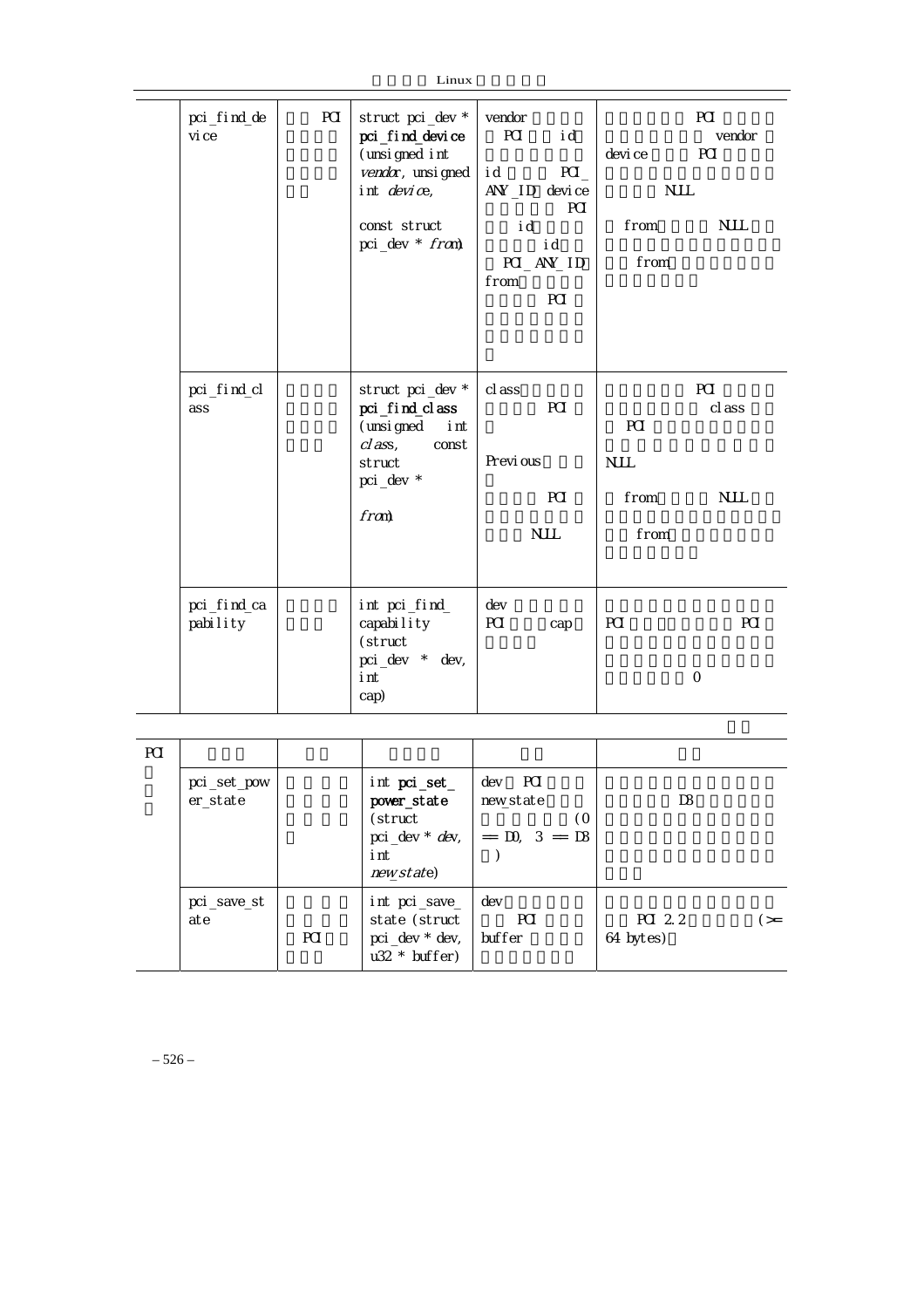| pci_restore<br>_state     | PCI               | i nt<br>pci_restore_<br>state (struct<br>pci_dev * dev,<br>$u32 * buffer)$              | dev<br>PCI<br>buffer                                               |                                                                               |
|---------------------------|-------------------|-----------------------------------------------------------------------------------------|--------------------------------------------------------------------|-------------------------------------------------------------------------------|
| pci_enable_<br>devi ce    |                   | i nt<br>pci_enabl e<br>_devi ce<br>(struct<br>pci_dev * dev)                            | dev<br>PCI                                                         | 1/0                                                                           |
| pci_di sabl e<br>_devi ce | PCI               | voi d<br>pci_di sabl e<br>_devi ce<br>(struct<br>pci_dev * dev)                         | dev<br>PCI                                                         | PCI<br>PCI                                                                    |
| pci_enabl e_<br>vake      | P <sup>N</sup>    | i nt<br>pci_enabl e<br>_vake (struct<br>pci_dev * dev,<br>u32 state, int<br>enabl e)    | dev<br>PCI<br>state<br>enabl e<br>$\mathbf{u}$<br>$\boldsymbol{n}$ | PM<br>P <sup>N</sup><br><b>PM</b><br>$-EI$ O<br>- EI NVAL<br>$\circ$          |
| pci_rel ease<br>_regi ons | PCI 1/0           | voi d<br>pci_release<br>$_{\text{r}}$ egi ons<br>(struct<br>$\star$<br>pci_dev<br>pdev) | $\overline{P}$ Cl<br>pdev<br>pci_request<br>$_regi$ ons            | PCI 1/0<br>pci_request_regions<br>PCI                                         |
| pci_request<br>_regi ons  | <b>PCI</b><br>1/0 | i nt<br>pci_request<br>$_regi$ ons<br>(struct<br>pci_dev<br>pdev, char<br>$res_$ name)  | pdev<br>PCI<br>res_name                                            | PCI<br>pdev<br>PCI<br>pdev<br>res_name<br>PCI<br>$\mathsf{O}$<br><b>EBUSY</b> |

| PCI |                           |     |                                                                         |     |     |
|-----|---------------------------|-----|-------------------------------------------------------------------------|-----|-----|
|     | pci_unregis<br>ter_driver | PCI | voi d<br>pci _unregi -<br>ster_driver<br>(struct~pci<br>driver $*$ drv) | drv | PCI |

– 527 –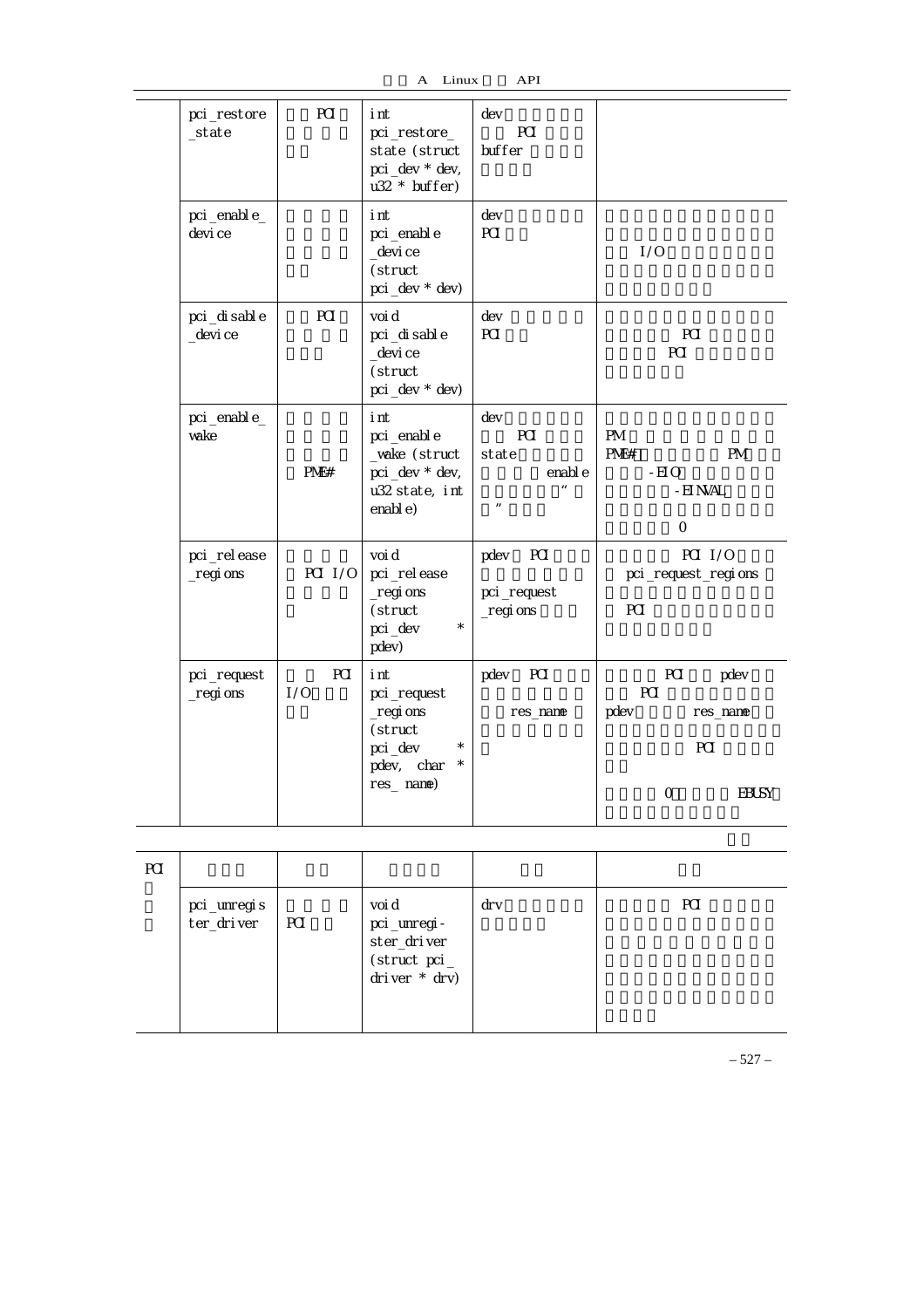| pci_insert_<br>devi ce |                           | voi d<br>pci_insert_<br>devi ce<br>(struct<br>pci_dev * dev,<br>struct<br>pci_bus * bus) | dev<br>PCI<br>bus | /sbi n/hotpl ug                       |
|------------------------|---------------------------|------------------------------------------------------------------------------------------|-------------------|---------------------------------------|
| pci_remove_<br>devi ce |                           | voi d pci_rem-<br>ove_devi ce<br>(struct<br>pci_dev * dev)                               | dev               | /sbi n/hot pl ug                      |
| pci_dev_dri<br>ver     | pci_drive<br>$\mathsf{r}$ | struct<br>$\star$<br>pci_driver<br>pci_dev_<br>driver (const<br>struct<br>pci_dev * dev) | dev               | pci_driver<br><b>NJLL</b>             |
| pci_set_mas<br>ter     | dev                       | voi d pci_set_<br>master<br>(struct<br>pci_dev * dev)                                    | dev               | pci bi os_set_master                  |
| pci_setup_d<br>evi ce  |                           | i nt<br>pci_setup_<br>devi ce<br>(struct<br>pci_dev * dev)                               | dev               | 10<br>I RO<br>PCI<br>$\Omega$<br>$-1$ |

10

| bl k_cl ean<br>up_queue | request_<br>queue_t | voi d<br>bl k_cl eanup_<br>queue<br>(request_que<br>$ue_t * q$ ; | q | bl k_cl eanup_queue<br>bl k_i ni t_ queue<br>struct request |  |
|-------------------------|---------------------|------------------------------------------------------------------|---|-------------------------------------------------------------|--|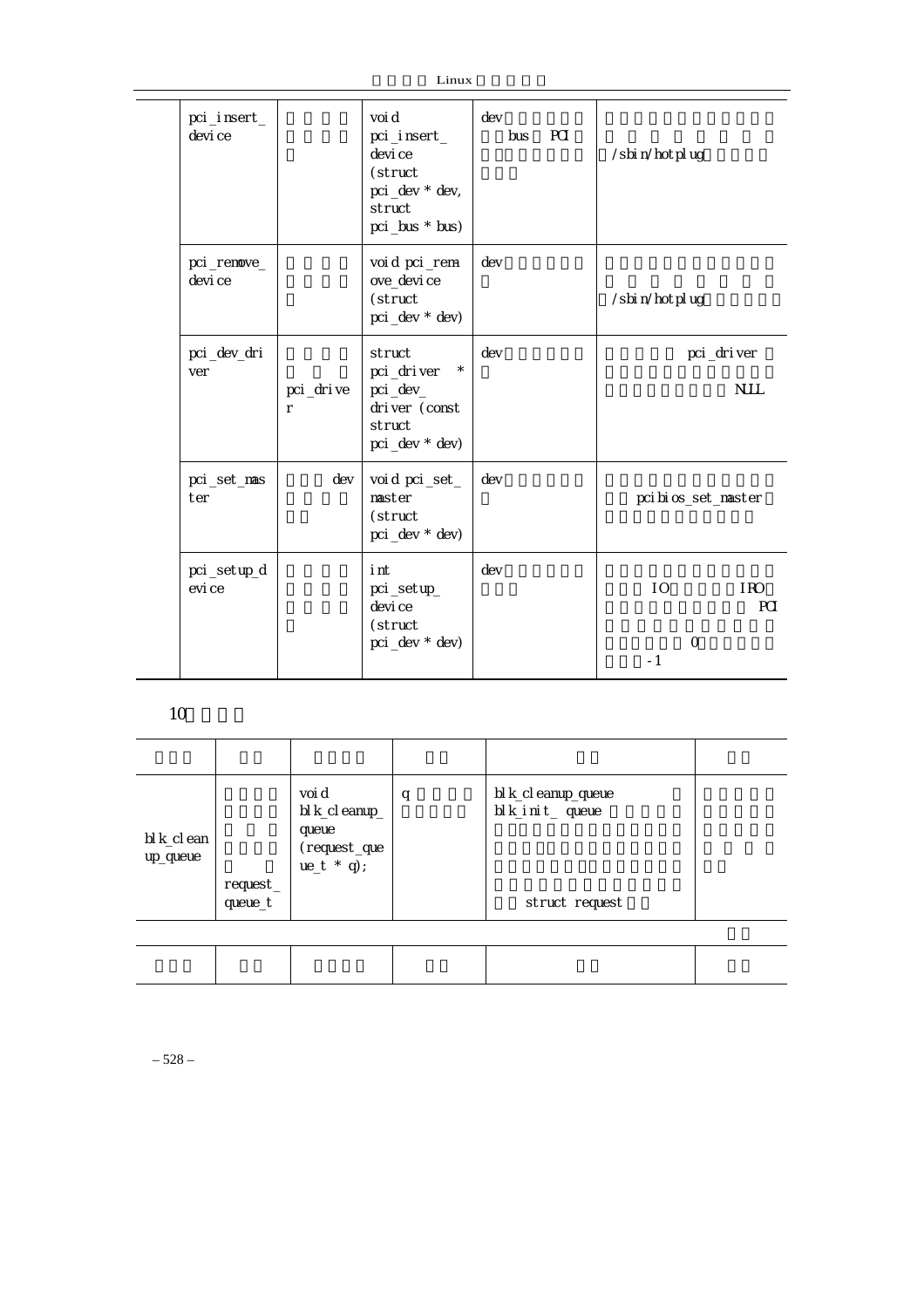| bl k_queue<br>_headacti<br>ve       |                  | voi d<br>bl k_que-<br>ue_headactiv<br>е<br>(request_que<br>$ue_t * q$ , int<br>active)                  | q<br>acti ve | active<br>0<br>bl k_queue_headactive                      |                                                                                  |
|-------------------------------------|------------------|---------------------------------------------------------------------------------------------------------|--------------|-----------------------------------------------------------|----------------------------------------------------------------------------------|
| bl k_queue<br>$\_make\_req$<br>uest | make_req<br>uest | voi d<br>bl k_que-<br>ue_make_requ<br>est<br>$(request_$<br>queue_t * q,<br>make_request<br>$fn * mfn)$ | q<br>mfn     | buffer_heads<br>I vm<br>md<br>bl k_queue_<br>make_request | $\boldsymbol{u}$<br>$\boldsymbol{\mathsf{H}}$<br>bh<br>knap<br>create_<br>bounce |
| bl k_i ni t_<br>queue               |                  | voi d<br>$bl$ k_i ni t_<br>queue<br>(request<br>$_$<br>request_fn_p<br>$roc * rfn)$                     | q<br>rfn     | rfn                                                       | bl k_i ni t_q<br>ueue<br>bl k_cl eanu<br>p_queue                                 |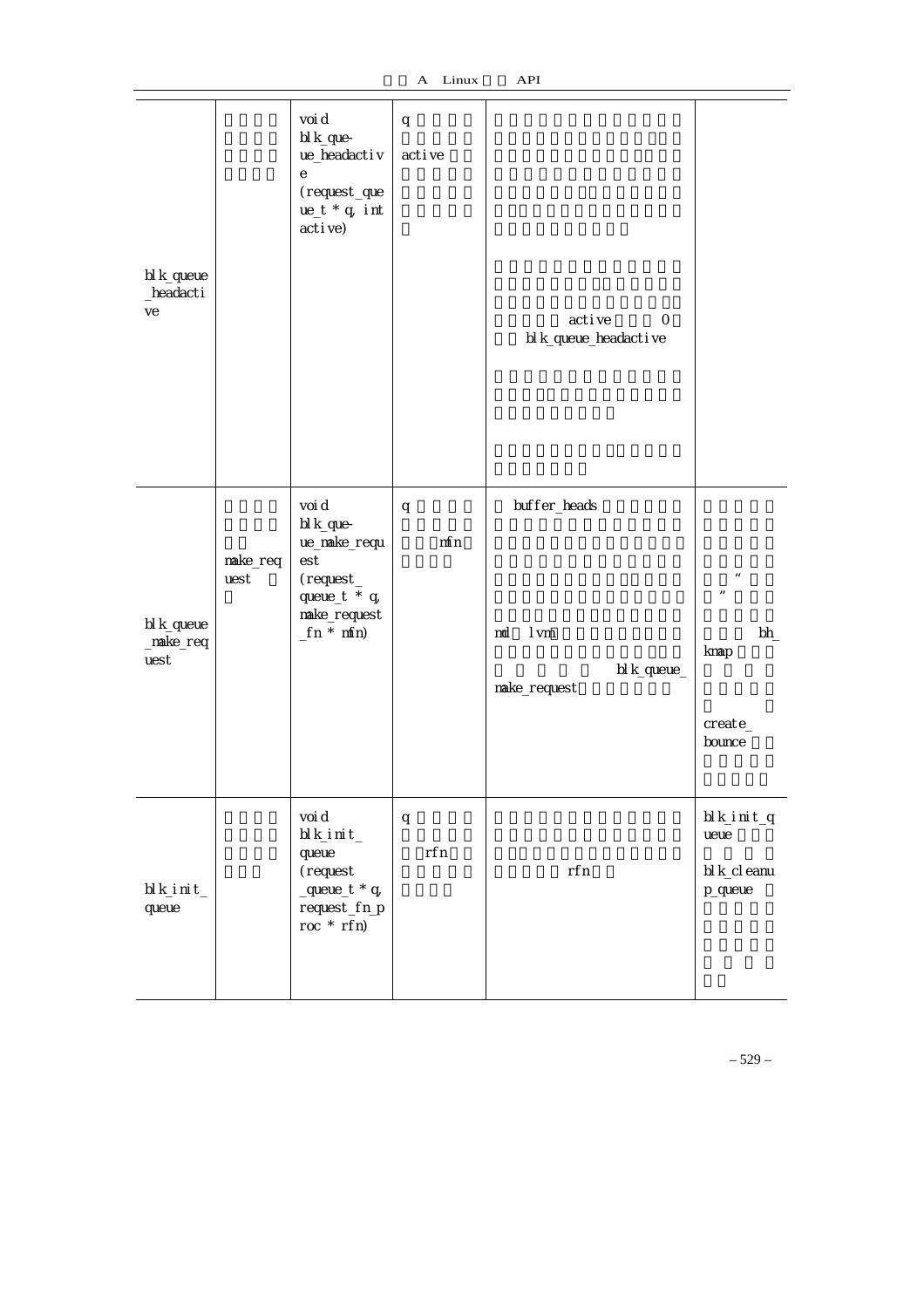| generic_m<br>ake_reque<br>st | 1/0 | voi d<br>gener i c_<br>make_request<br>(i nt<br>rw<br>struct<br>buffer_head<br>$*$ bh)                  | $rw$ $1/0$<br>READ VRITE<br><b>READA</b><br>bh                                                | <b>VRITE</b><br>READ<br><b>READA</b><br>bh->b_end_i o |  |
|------------------------------|-----|---------------------------------------------------------------------------------------------------------|-----------------------------------------------------------------------------------------------|-------------------------------------------------------|--|
| submit_bh                    |     | void submit_<br>bh (int rw<br>struct<br>$buffer_$<br>head $*$ bh)                                       | $rw$ $1/0$<br><b>VRITE</b><br><b>READ</b><br><b>READA</b><br>1/0<br>bh<br>$buffer_$<br>head   | generic_make_<br>request<br>submit_bh                 |  |
| II_rw_blo<br>ck              |     | voi d II_rv<br>block (int<br>rw<br>i nt<br>$nr_{\iota}$<br>struct<br>buffer_head<br>$\star$<br>$*$ bhs) | <b>READ</b><br>rw<br><b>VRITE</b><br>READA nr<br>buffer_head<br>bhs<br>S.<br>buffer_head<br>S |                                                       |  |

# 11 USB

| usb_regis    |            | Int<br>usb_register<br>(struct<br>$^{\star}$ | nevvdriver    |              | <b>USB</b>  | <b>USB</b> |
|--------------|------------|----------------------------------------------|---------------|--------------|-------------|------------|
| ter          | <b>USB</b> | usb_driver<br>nevvdriver)                    | <b>USB</b>    |              | $\circ$     |            |
| usb_scan_    |            | Usb_scan_devi c                              |               |              | <b>USB</b>  |            |
| devi ces     | <b>USB</b> | $\mathsf{es}$ (void)                         |               | probe"       |             |            |
|              |            |                                              |               | <b>USB</b>   |             |            |
|              |            |                                              |               | usb_register |             |            |
| usb_dereg    |            | Usb_deregister                               | Driver        | <b>USB</b>   |             |            |
| i ster       | <b>USB</b> | (struct                                      |               |              |             |            |
|              |            | $^{\star}$<br>usb_driver<br>driver)          | <b>USB</b>    |              |             |            |
| $usb_all$ oc |            | Struct usb_bus                               | <b>OD</b>     |              | <b>USB</b>  |            |
| $_b$ us      | <b>USB</b> | $\star$                                      | struct        |              |             |            |
|              |            | usb_alloc_bus                                | usb_operation | <b>USB</b>   |             |            |
|              |            | (struct                                      | S             |              | <b>NULL</b> |            |

– 530 –